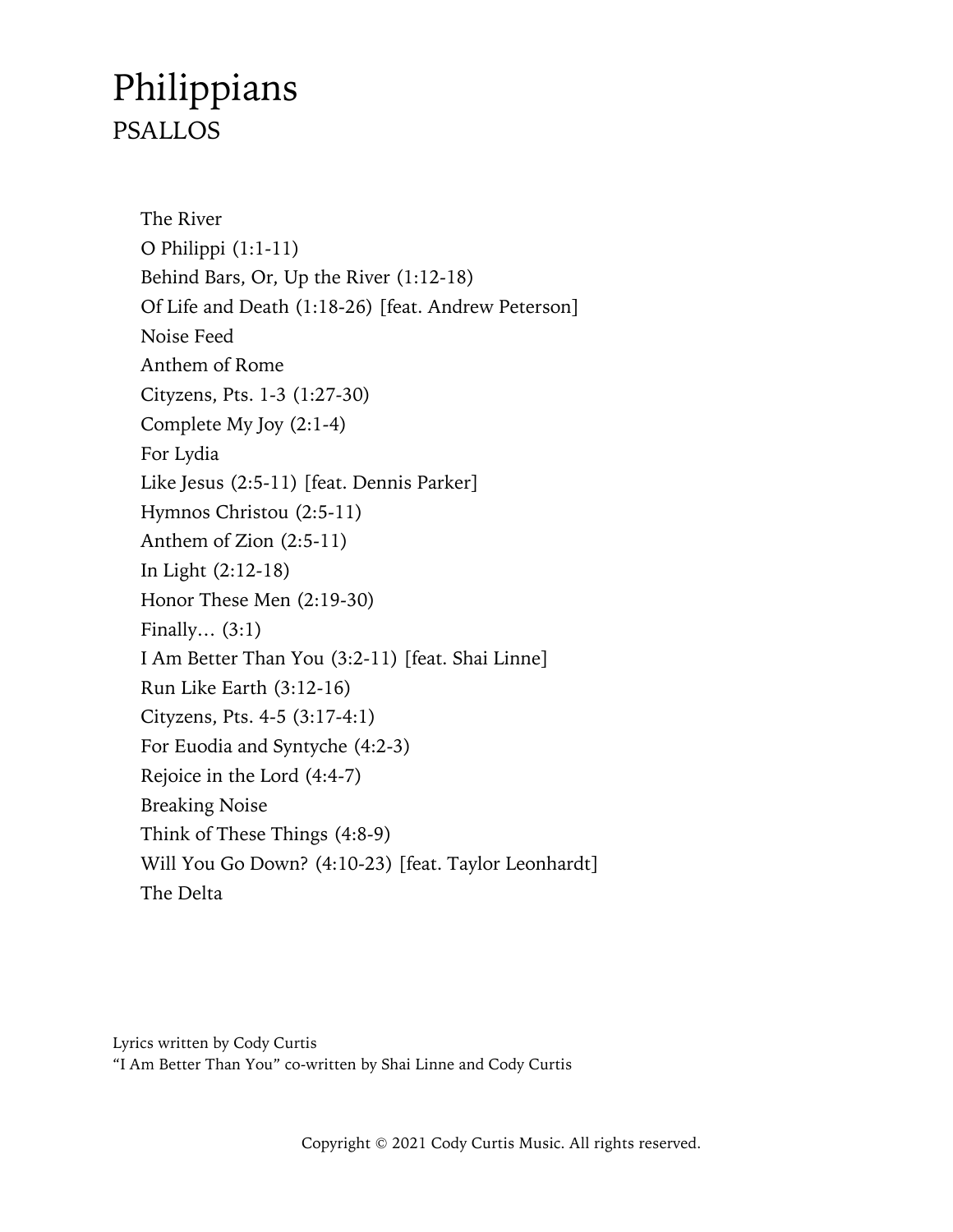#### **The River**

As I went down in the river to pray, Studying about that good ol' way And who shall wear the starry crown — Good Lord, show me the way.

> O sisters, let's go down, Let's go down, come on down; O sisters, let's go down, Down in the river to pray.

As I went down in the river to pray, Studying about that good ol' way And who shall wear the starry crown — Good Lord, show me the way.

> O brothers, let's go down, Let's go down, come on down; O brothers, let's go down, Down in the river to pray.

As I went down in the river to pray, Studying about that good ol' way And who shall wear the starry crown — Good Lord, show me the way!

> O sinners, let's go down, Let's go down, come on down; O sinners, let's go down, Down in the river to pray.

> O sinners, let's go down, Let's go down, come on down; O sinners, let's go down, Down in the river to pray.

*Caesar Dominus*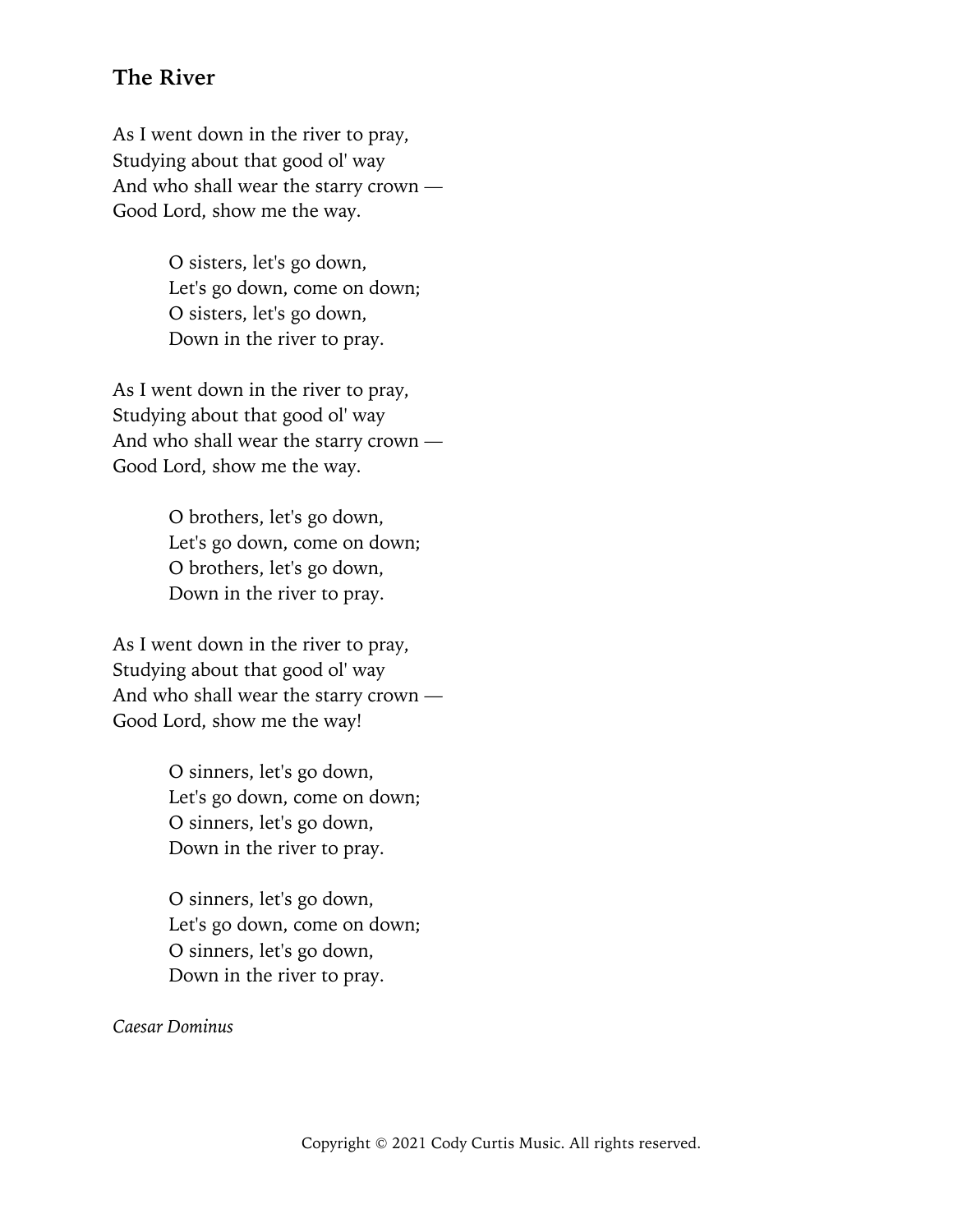# **O, Philippi (1:1-11)**

O Philippi, city where my heart lies, Memories of the night me and Silas did jail time. But no worries, there's more to the story, Still feeling love for ya.

Cause in the midst of this cold town, Hidden in the shadow of Rome's crown, Arose a little folk who would go down, Down in the river to pray.

> That's why I'm writing to the church founded by the banks of the river; I found you outside of the city site. To the church started with a gathering of some sisters, Looking for the dawn of the coming light. Ooh, church of givers — Greetings to the leaders at Philippi.

Dear friends of mine, Timothy says "Hi!" Wishes he could send a line, but maybe next time. We're both so proud of how You live among this crowd.

And doubts not flowing for the next part: When Jesus gets going with a new heart, The Spirit keeps blowing where he first started — When down in the river you prayed.

> That's why I'm writing to the church founded by the banks of the river; I found you outside of the city site. To the church started with a gathering of some sisters, Looking for the dawn of the coming light. Ooh, church of givers— Greetings to the leaders at Philippi.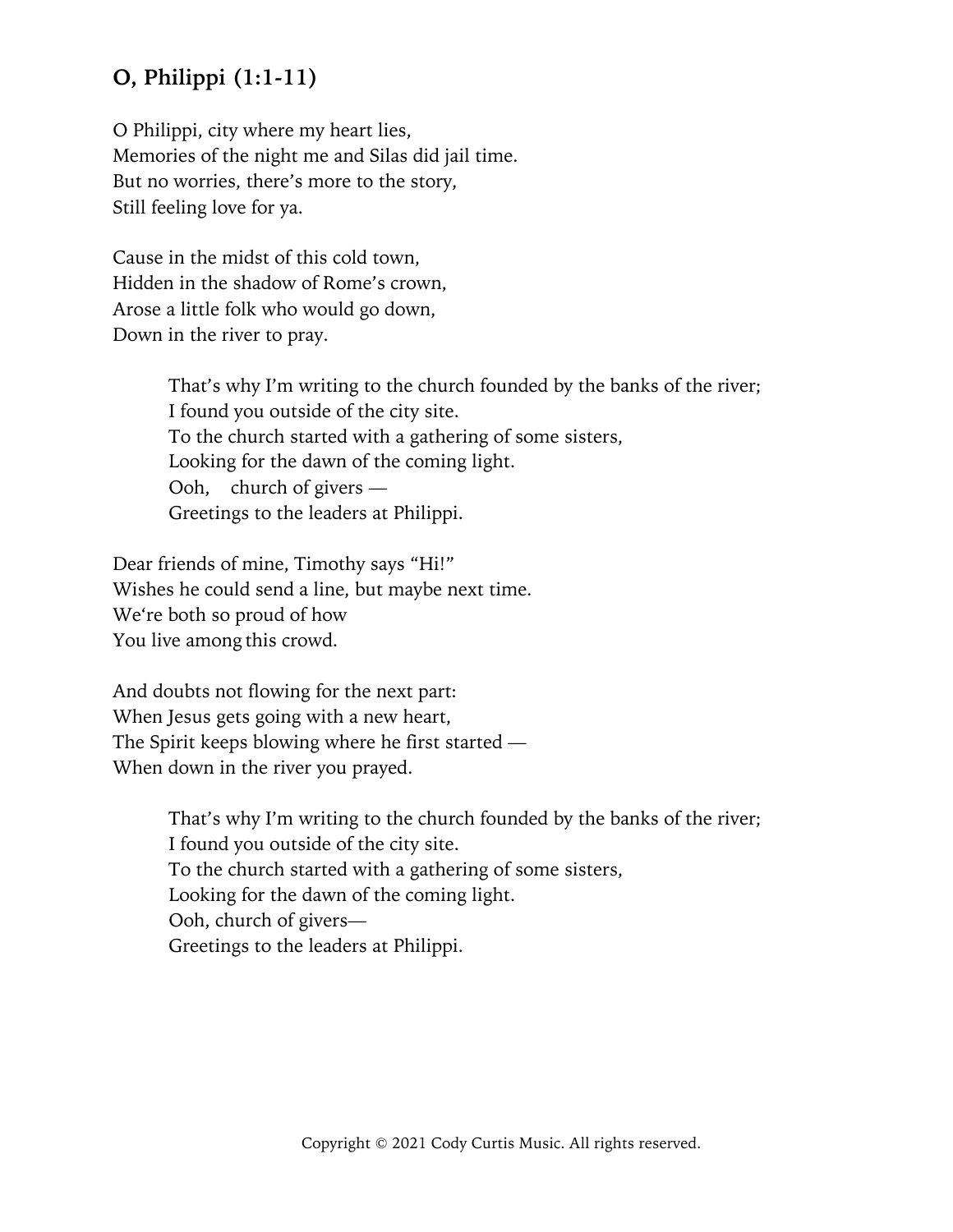I just want to tell you I'm thankful for the things you do. You have been a partner from the get-go You've stuck by me like a frog stickin' to its shadow And I long for you like Jesus loves his own bride, And the way I feel is right.

That's why I'm writing to the church…

That's why I'm writing to the church founded by the banks of the river; I found you outside of the city site. To the church started with a gathering of some sisters, Looking for the coming light.

That's why I'm writing to the church founded by the banks of the river; I found you outside of the city site. To the church started with a gathering of some sisters, Looking for the dawn of the coming light. Ooh, church of giver s— Greetings to the people at Philippi.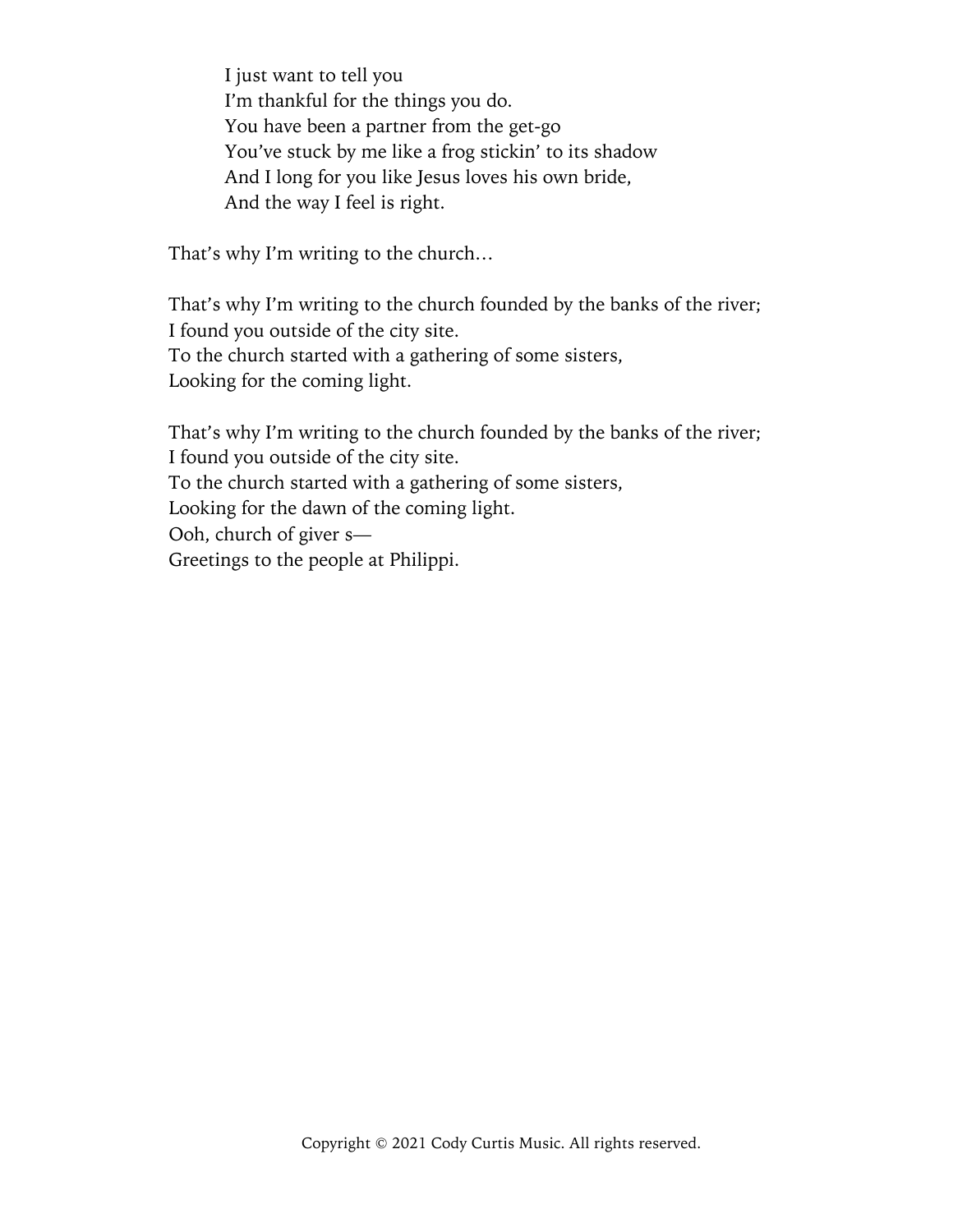# **Behind Bars, Or, Up the River (1:12-18)**

You may have heard I'm in prison like a jailbird, Made to serve for the words that I spoke. Old Caesar told me not to go and tell the world about the hope Of Jesus giving up his throne to save the souls of His opponents.

It was atonement, it was meant to be a moment where the sins Of all the remnant were washed away and ended. And Caesar was offended, so he threw me in a prison, And he hoped I would be quiet.

> But I want you to know, brothers, That prison life has treated me nice, Cause I get to tell others About the love of Jesus Christ.

Now don't get me wrong by the tone of my song: My optimism of prison is not contingent on condition. My position is low. (Tell 'em, Paul, how low?) Well, it's lower than the lowest note my voice thinks it can go.

I get to preach to each of the prison guards; That's enough to warm this imprisoned heart. I am content to spend my life behind bars.

> And I want you to know, brothers, That prison life has treated me nice, Cause I get to tell others About the love of Jesus Christ.

Some preach Christ out of envy and strife, Some out of a heart that's pure and right. But what do I care, as long as they hear, As long as the gospel is shared.

> I said I want you to know, brothers, That prison life has treated me nice, Cause I get to tell others About the love of Jesus Christ.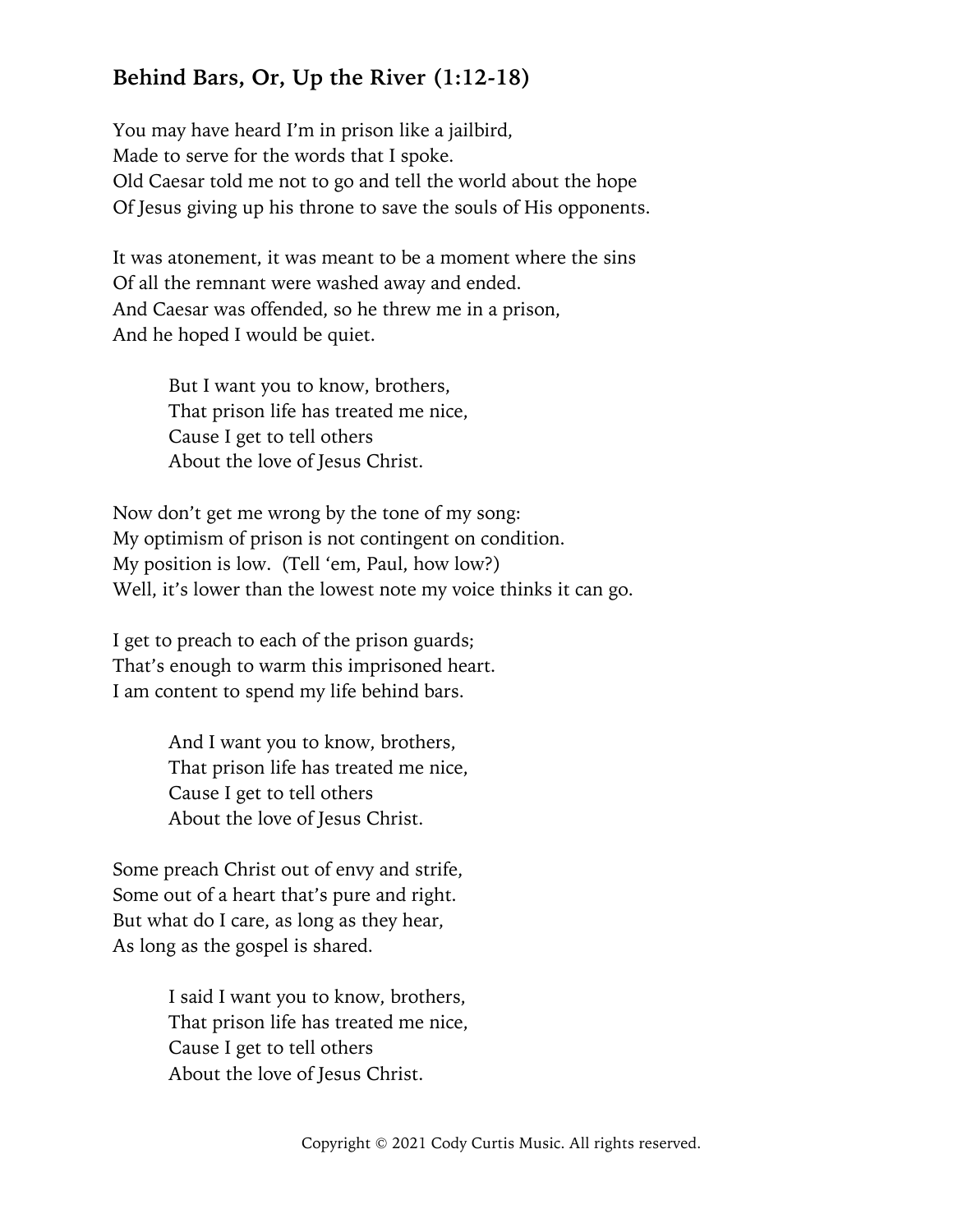I said, I want you to know, (he wants you to know) That prison life has treated me nice, Cause I get to show (he gets to show) The love and light of Jesus Christ, To shine the light of Jesus Christ, To shine the light of Jesus Christ.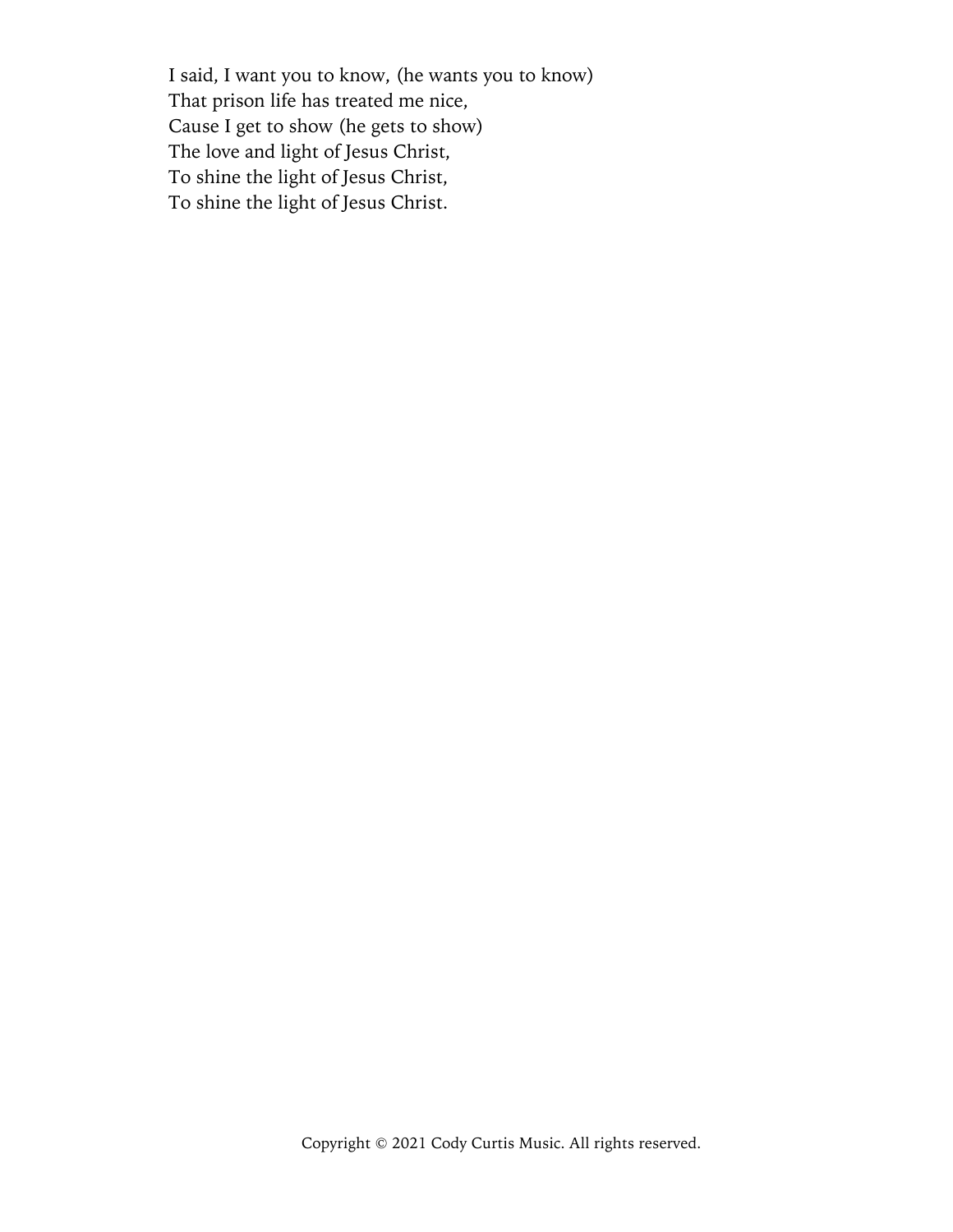#### **Of Life and Death (1:18-26)**

There is a joy my heart knows well, Like a river knows the bending land: Water winds where the sunlight swells And brightens the night of man — Even in this prison, with death at hand.

> Life on earth is hard but good; Jesus brings the suffering peace. Christ, my joy and hope till final breath, Christ, in life or death. But I long to go home, I want to go home.

There is a hope that calms my fear, Like Job in his darkest days As the Lord brings courage near, He drives out the dread of shame — Be it in freedom or the grave.

> Life on earth is hard but good; Jesus makes the labor sweet. Christ, my joy and hope in toil or rest: Christ, in life or death. But I long to go home, I want to go home.

> > Let the world its judgement give, Let the wild and whims decide. I have known it "Christ to live," And I will know it "gain to die." "Gain to die."

There is a love that guides my way, If fate were mine to choose: It speaks that it's best to stay To cheer and to strengthen you, So for you it might be the same — To live is Christ and to die is gain.

But still, I hear it calling…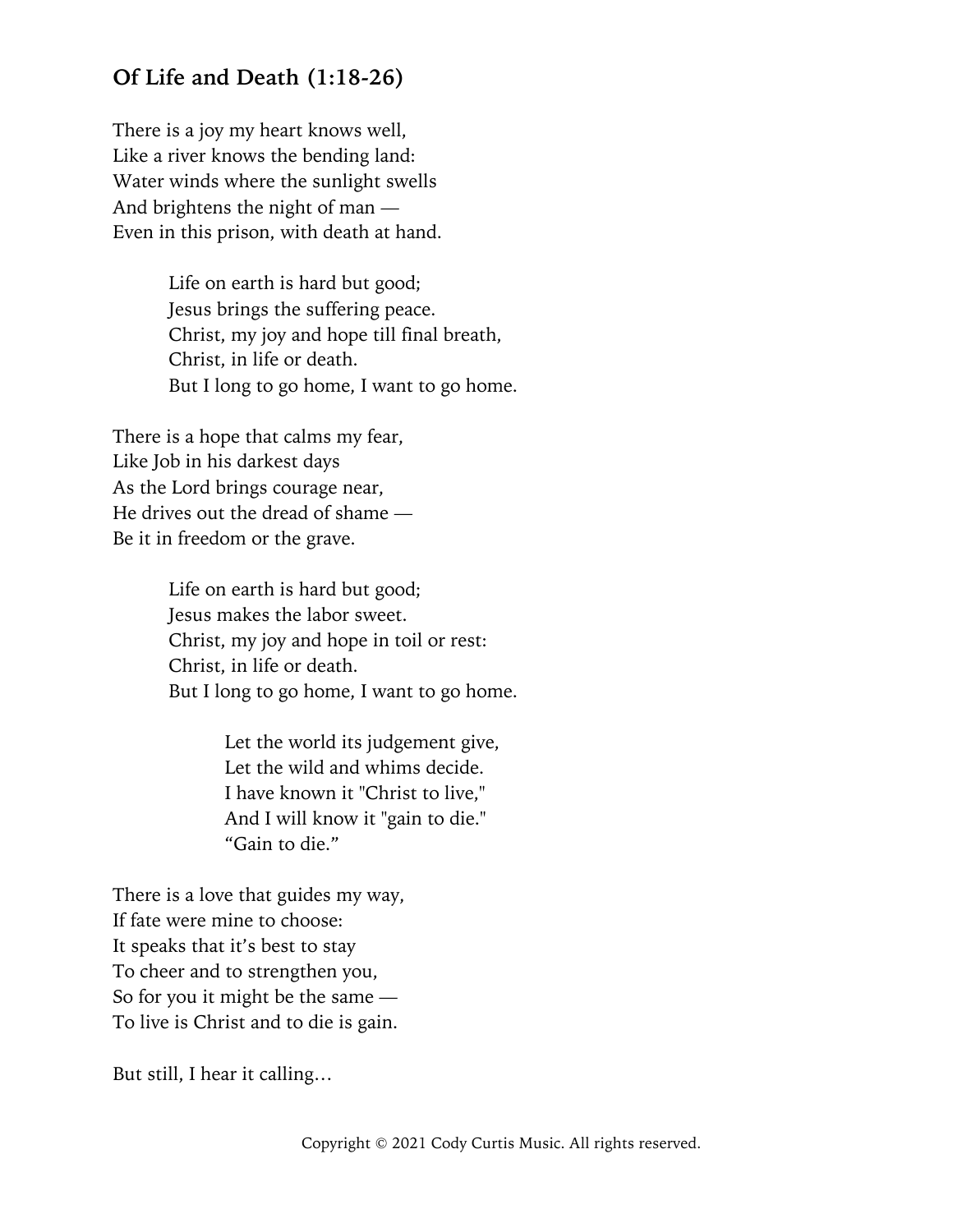#### **Anthem of Rome**

From the sands of the western coast To the edge of the eastern shore, We have come to take your land. We have come to conquer more!

For we are Rome, and we are now your home.

Praise be to Caesar, Our proud and conquering King! We give our lives for his; We dwell beneath his feet.

Every knee will bow down By threat of mighty sword, And every tongue confess him: "Caesar is Lord!"

He has crowned his earthly empire With majesty and fame. The world will fear and tremble: The name above all names.

For we are Rome, and we are now your home.

Praise be to Caesar, Our proud and conquering King! We give our lives for his, We bow beneath his feet.

Let every tongue confess Him, Or taste the bitter sword. And all will sing the anthem: "Caesar is Lord." (4x)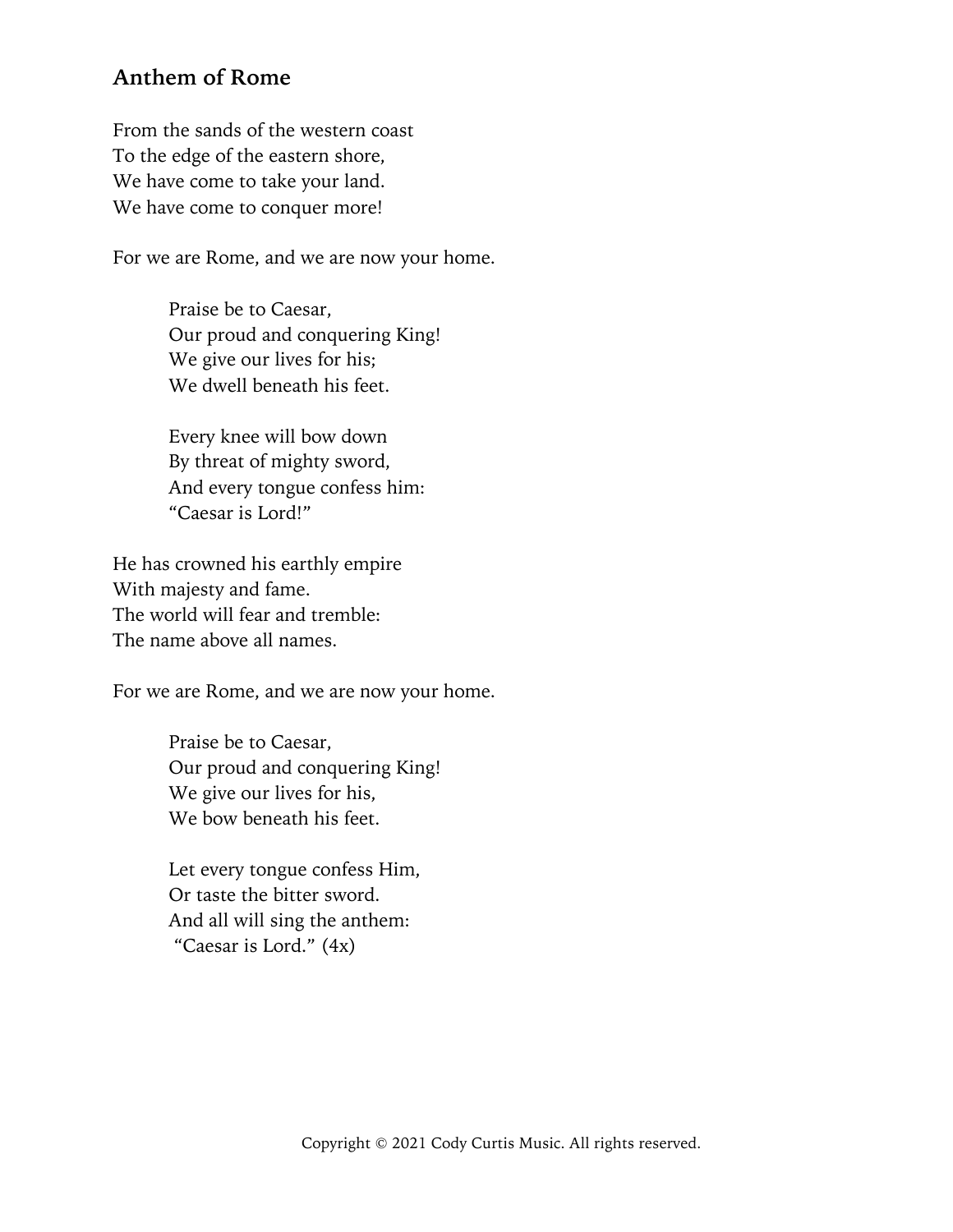#### **Cityzens, Pts. 1-3 (1:27-30)**

Look around and see The ground beneath your weary feet; Familiar it may seem But it's only passing.

I'm asking you to hold, To hope, to live a life that shows You know the place where you belong. Do you know where you belong?

Far away a country lies Across the golden autumn skies. Can you feel the wind on your face?

The river takes you ever on With glorious strains and vict'ry songs. The sea has called. Home.

Do you know where you belong? Zion or Rome?

Where do you belong? Home.

> If I go or if I come, I wanna know that you are standing strong With one mind, striving side by side. And I hope to hear that you are fastly stead in one Spirit, With one aim: for the gospel faith.

Do not be frightened by Those who side against you. Their fate of destruction is clear, So do not fear. Do not fear.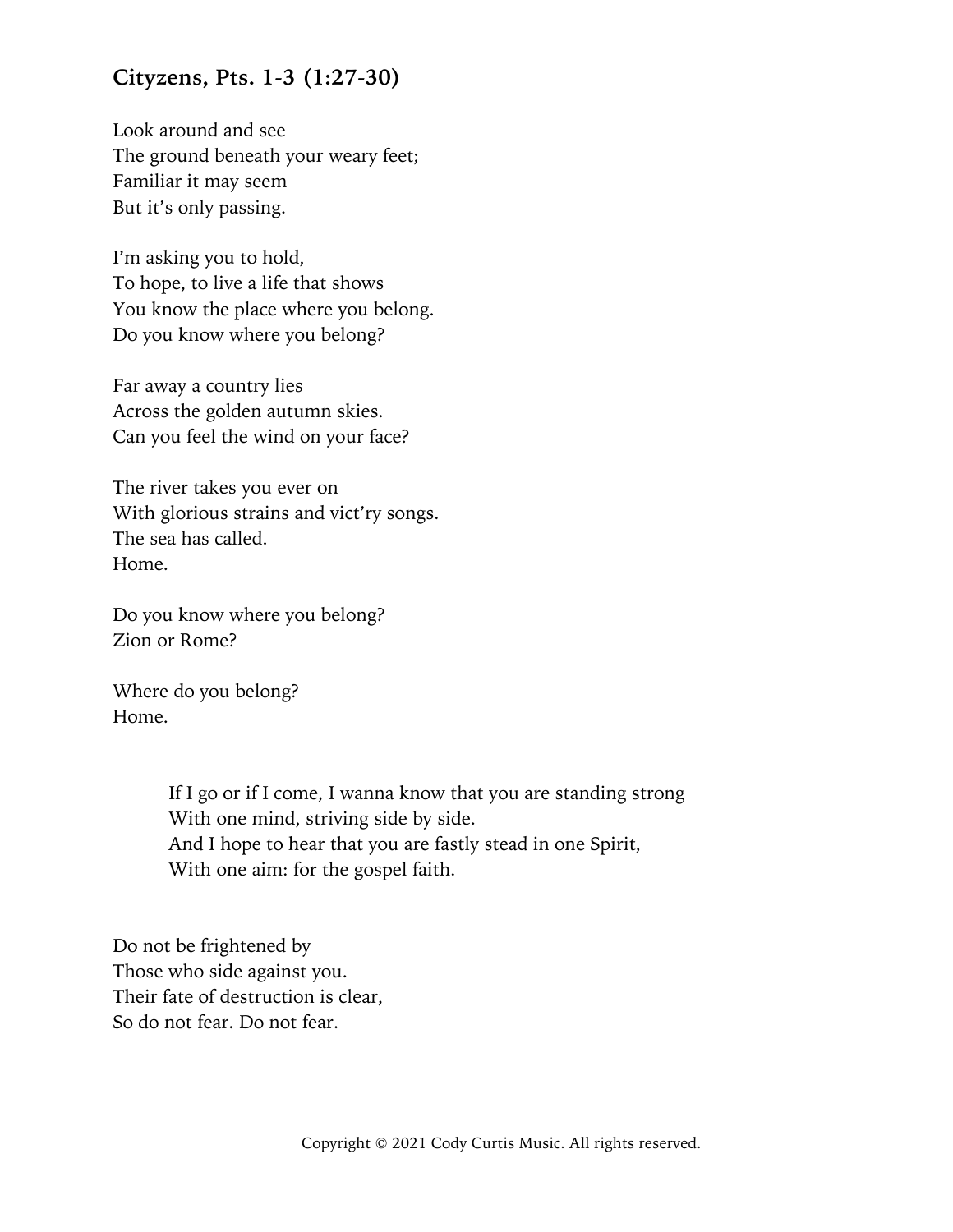Cause I want you to know, brothers, That it is a gift to believe, And it's a privilege to grieve and suffer. For the sake of Jesus.

And I want you to know, brothers, That it is gift to believe, And it's a privilege to grieve and suffer, Just as you hear about me. Just as you hear about me.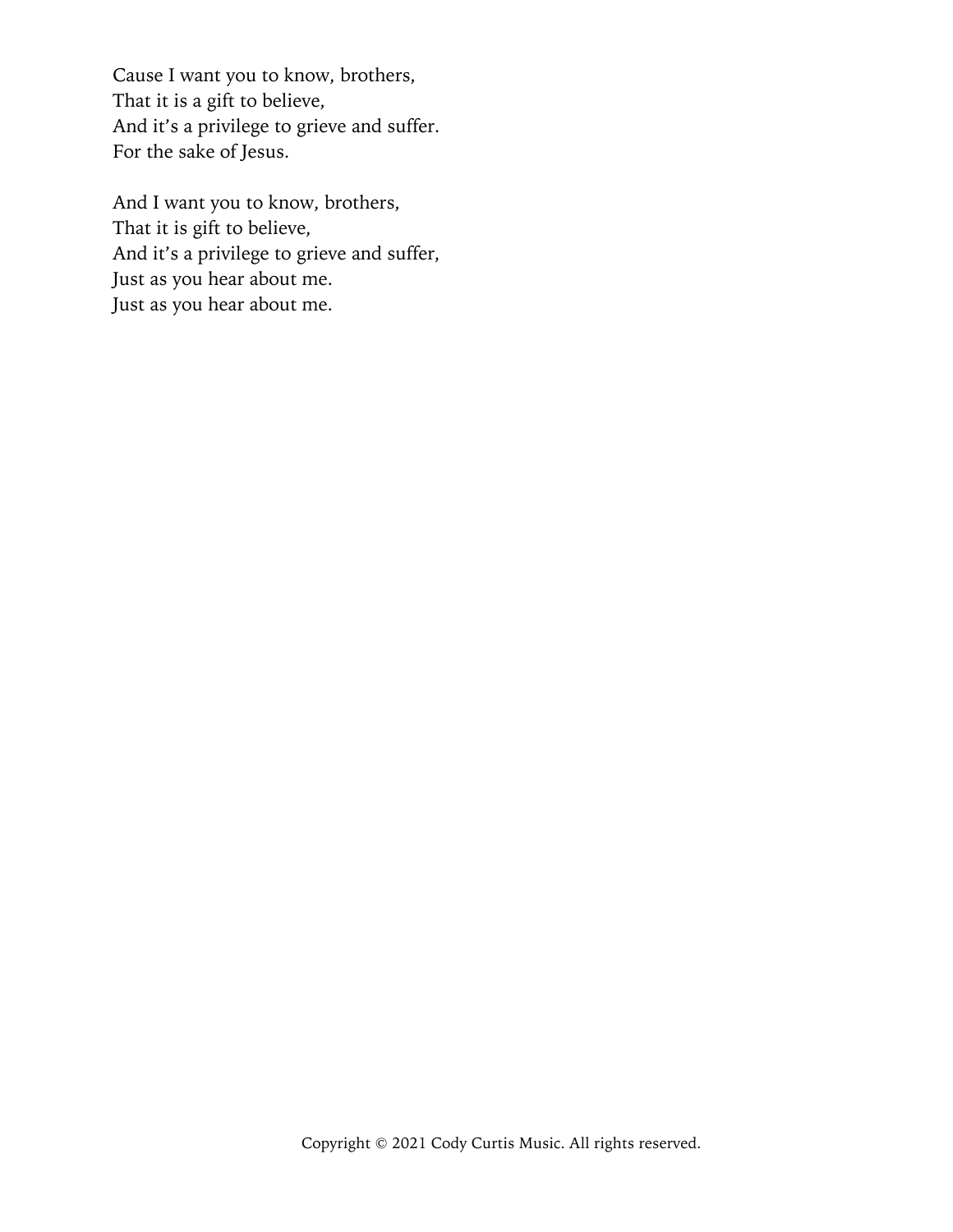# **Complete My Joy (2:1-4)**

If there is any encouragement, any comfort from his love, If Jesus, who knows you, brings peace and consoles you When suffering overcomes,

Complete my joy by being joined as one.

If the Spirit bears you fellowship, if He tells you that you belong If your thoughts and your actions are filled with compassion, And the Spirir's work's begun,

> Complete my joy by being joined In one mind, one heart, one — You need to be one.

Complete my joy by being joined In one mind, one heart, one, One mind, one heart, one — You need to be one.

> Let pride and rivalry Be cast aside for unity and love For one another: Have regard for your sisters and your brothers, brothers.

You say you need an example of what it means to live this way. Well, pay close attention—there's three that I'll mention.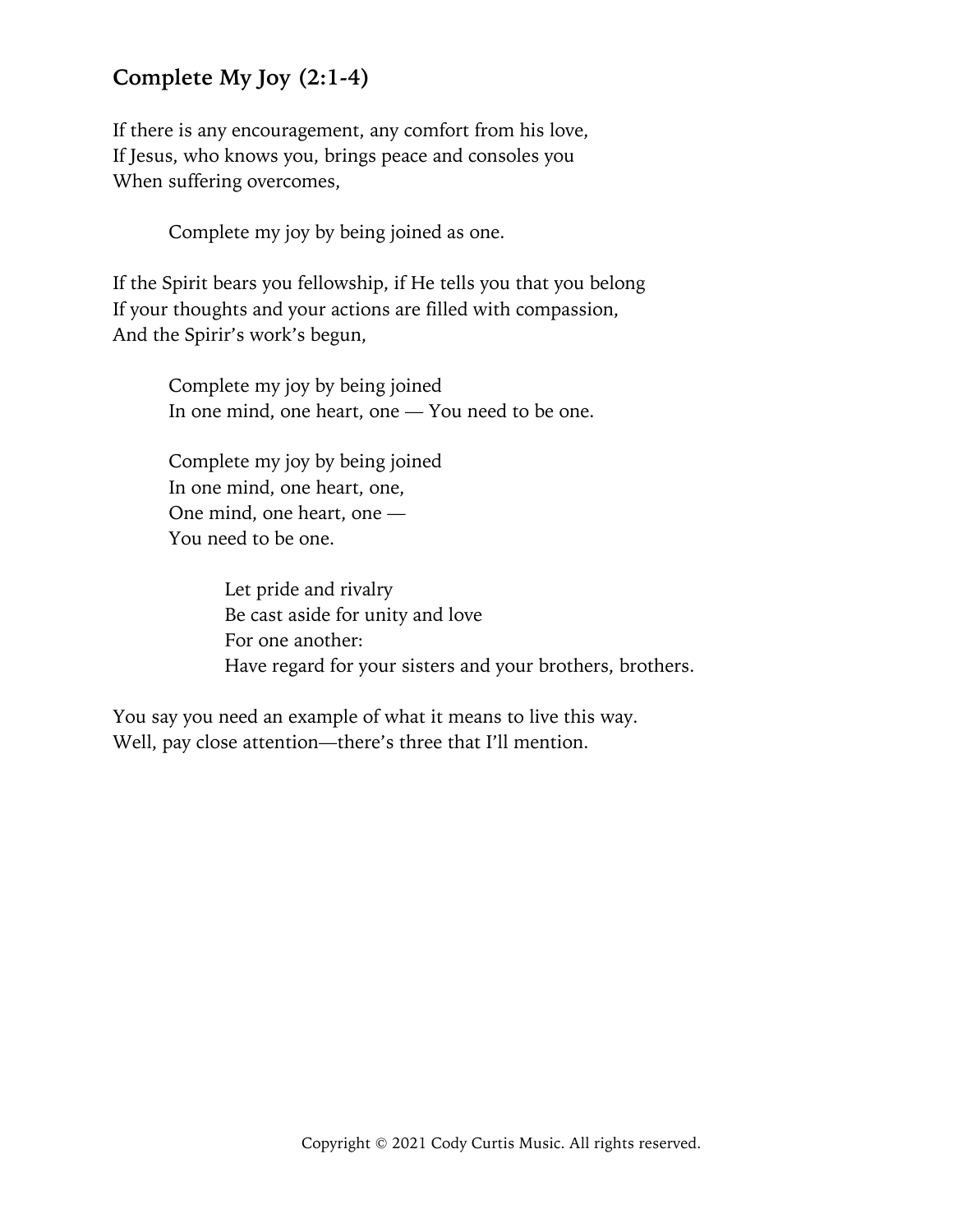# **For Lydia**

(Instrumental)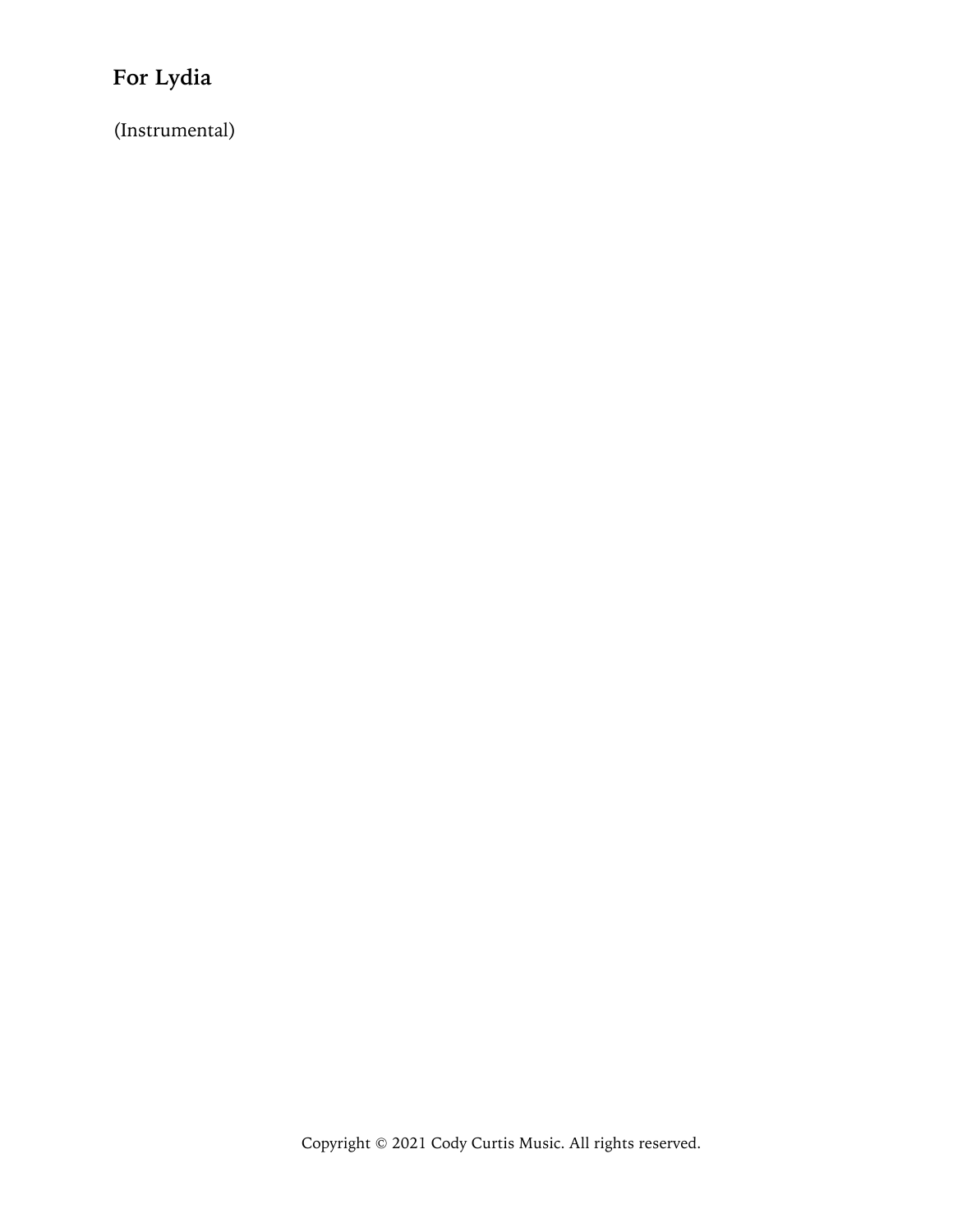#### **Like Jesus (2:5-11)**

In the former days of forever, before Jesus Christ was born, The Son of God existed in the glory of his form: His deity was plain to see for all the heavenly hosts, Together with the Father and the Holy Ghost.

But when the timing couldn't be better, he gave heaven up for earth: The Son of God descended to the depths of human birth. In humbleness he took on flesh; a servant he became To show love to the sinners, and he bids us do the same.

So humble yourself like Jesus and serve your fellow man. Cause if the Son of God can give himself to serve the least of them, Then you can give yourself and help the lowliest as well.

With God and man now together in the person of the Christ, The Son of God descended even more, and gave his life: He took a cross to save the lost — a sacrifice he became, And if you follow him, you'll bear your cross and do the same.

> So humble yourself like Jesus and serve your fellow man. Cause if the Son of God can give himself to serve the least of them, Then you can give yourself and help the lowliest as well.

In the coming days of forever, the truth will be made known: How the Son of God was lifted from a cross to a throne. Every knee will bow, and every tongue will sound that Jesus Christ is Lord. The name above all others is the name to be adored.

So humble yourself like Jesus and serve your fellow man. Cause if the Son of God can give himself to serve the least of them, Then you can give yourself and help the lowliest as well. You can give yourself and help the lowliest as well. Yeah, you can give yourself and help the lowliest as well.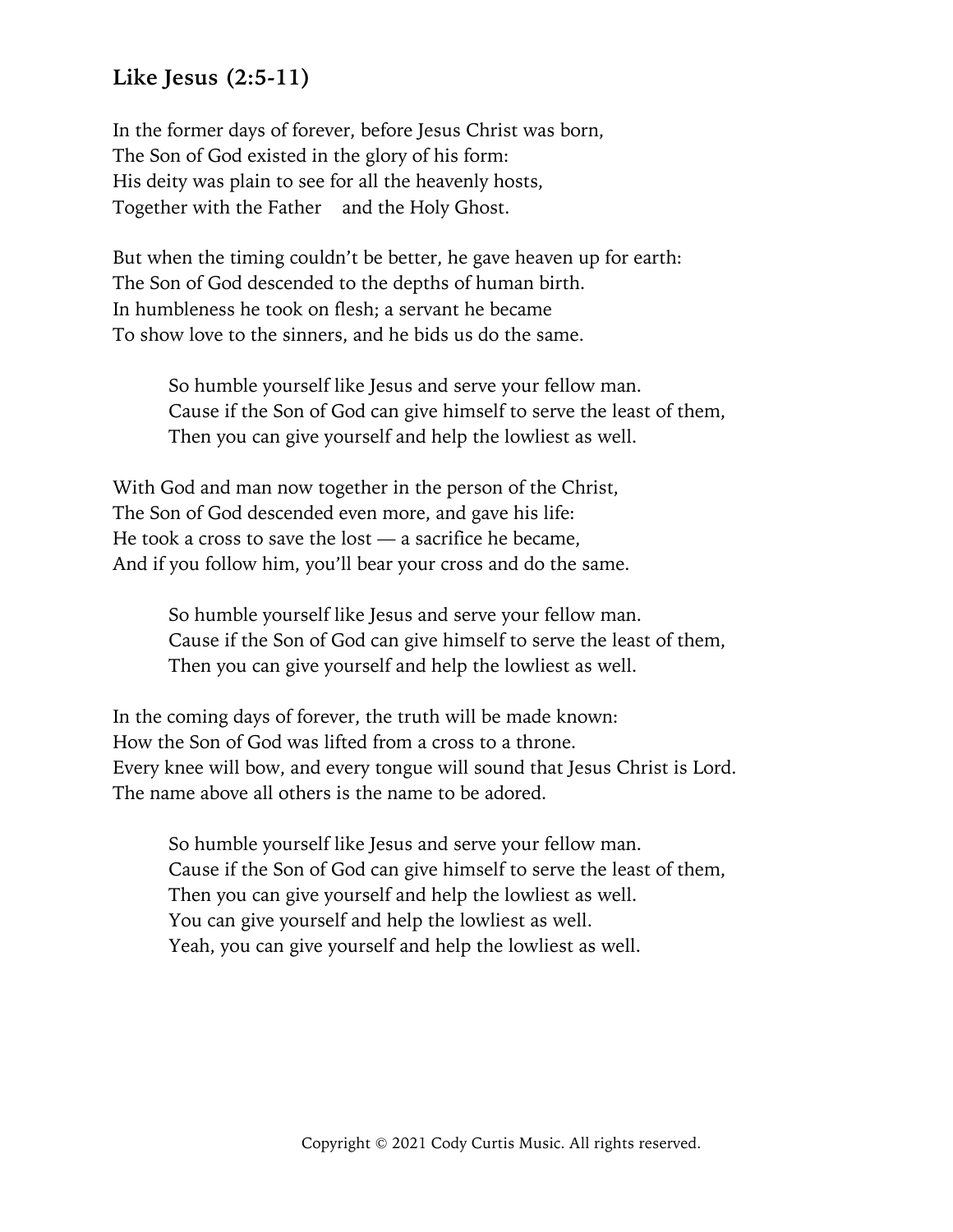### **Hymnos Christou (2:5-11)**

Χριστῷ Ἰησοῦ,

<sup>6</sup> ὃς ἐν μορφῇ θεοῦ ὑπάρχων οὐχ ἁρπαγμὸν ἡγήσατο τὸ εἶναι ἴσα θεῷ, 7 ἀλλὰ ἑαυτὸν ἐκένωσεν μορφὴν δούλου λαβών, ἐν ὁμοιώματι ἀνθρώπων γενόμενος: καὶ σχήματι εὑρεθεὶςὼς ἄνθρωπος <sup>8</sup> έταπείνωσεν ἑαυτὸν γενόμενος ὑπήκοος μέχρι θανάτου, θανάτου δὲ σταυροῦ.

<sup>9</sup> διὸ καὶ ὁ θεὸς αὐτὸν ὑπερύψωσεν καὶ ἐχαρίσατο αὐτῷ τὸὄνομα τὸ ὑπὲρ πᾶν ὄνομα, 10 ἵνα ἐν τῷ ὀνόματι Ἰησοῦ πᾶν γόνυ κάμψῃ ἐπουρανίων καὶ ἐπιγείων καὶ καταχθονίων, 11 καὶ πᾶσα γλῶσσα ἐξομολογήσηται ὅτικύριος Ἰησοῦς Χριστὸς εἰς δόξαν θεοῦ πατρός.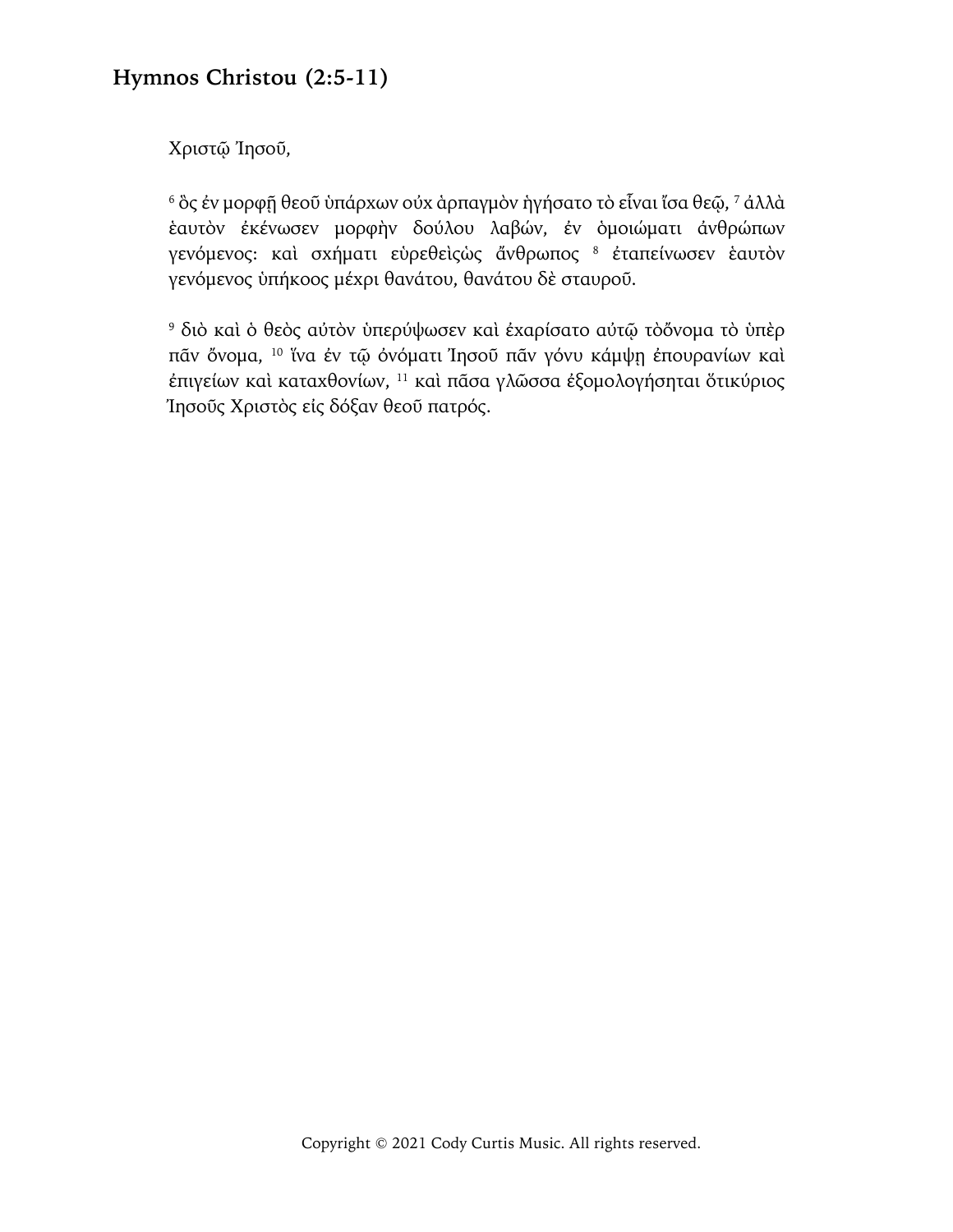# **Anthem of Zion (2:5-11)**

Praise be to Jesus Our humble Servant-King He gave his life for us, We dwell beneath his wings.

Every knee will bow down And praise the Living Word, And every tongue confess Him, "Jesus is Lord!" "Jesus is Lord!" "Jesus Christ is Lord!"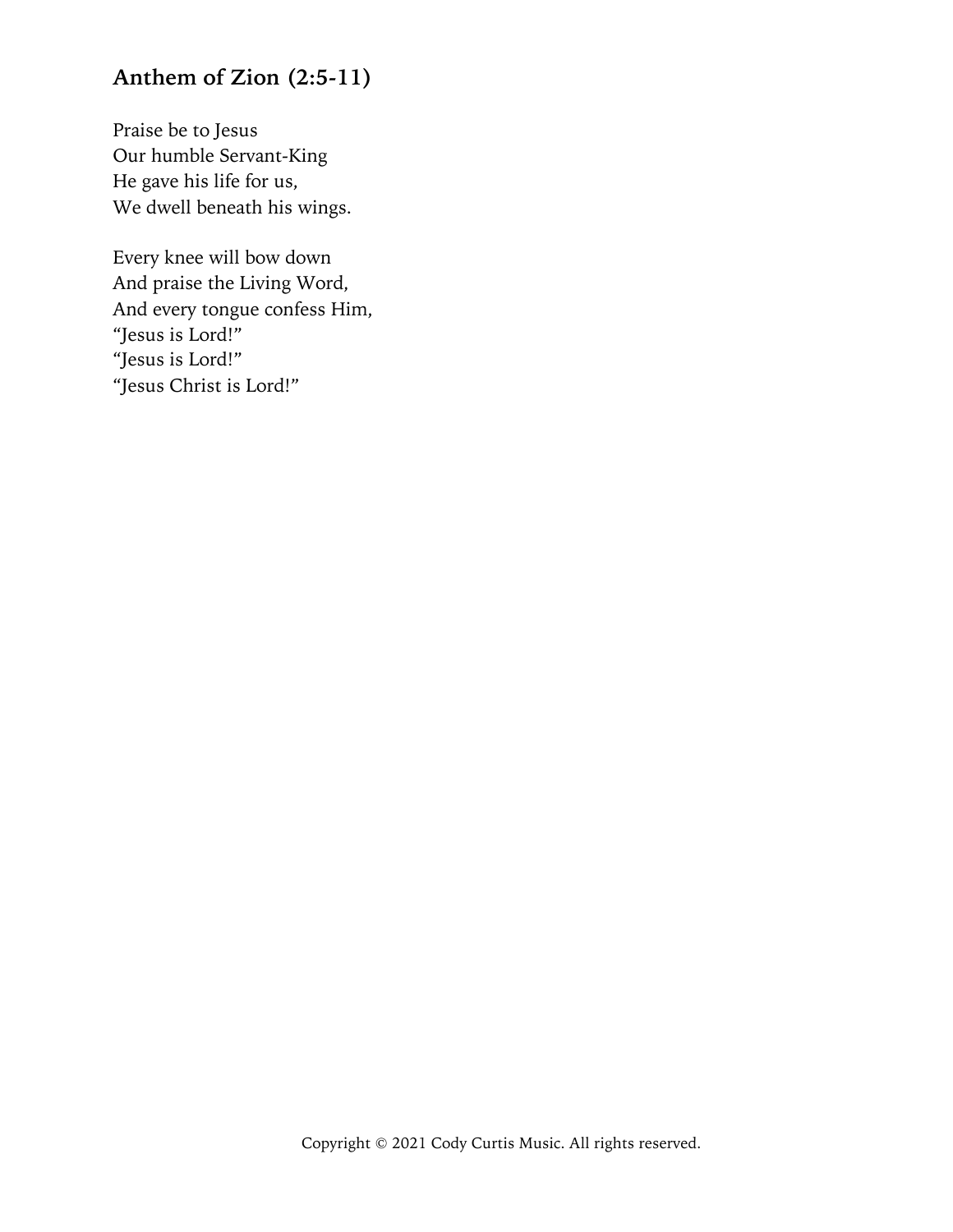#### **In Light (2:12-18)**

In light of what Christ has done for you, By the power of the Spirit, Be holy and upright, A star in the night sky, A light in the dark.

And if I don't make it back to you, Don't give up believing. Let your manner of life Be worthy of Christ And the good news he brings.

> You were saved to shine like lights. I say you better spend your days in the hold of the holy one. Keep your eyes on the Word of Life. In the night, may you shine in light.

Be careful what you speak: The tongue is a fire. It bursts into flames When words are complaints; Be content always.

> You were saved to shine like lights. I say you better spend your days in the hold of the holy one. Keep your eyes on the Word of Life. In the night, may you shine in light.

> > Work out your own salvation with trembling and fear, For the Lord is working within you To do all the things that please Him. A light in the dark, give life to the spark God started first in your heart. He is faithful to complete it in you.

You were saved to shine like lights. I say you better spend your days in the hold of the holy one. Keep your eyes on the Word of Life. Not on the world that lies, it is twisted in disguise.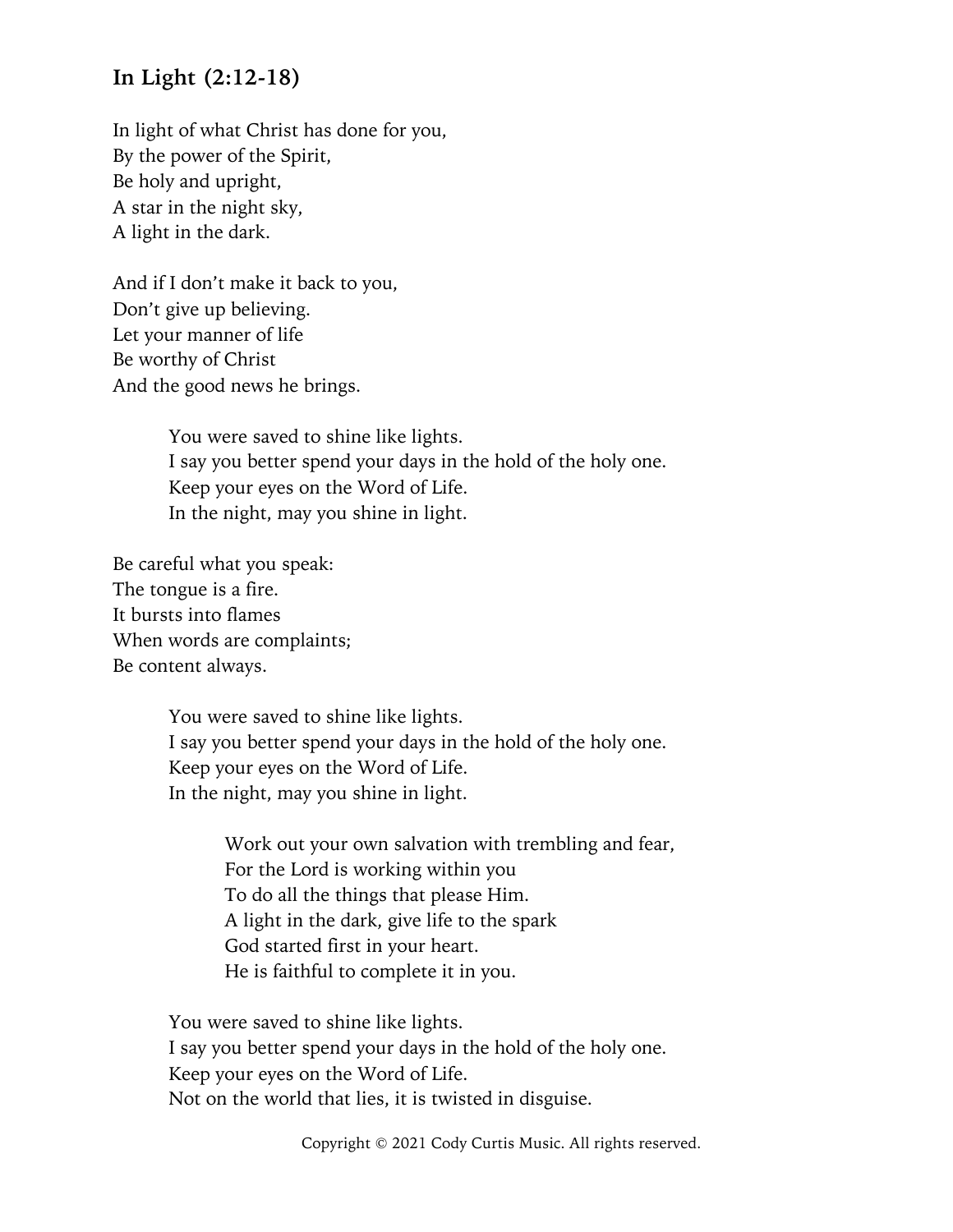You were saved to shine like lights. I say you better spend your days in the hold of the holy one. Keep your eyes on the Word of Life. In the night, may you shine in light.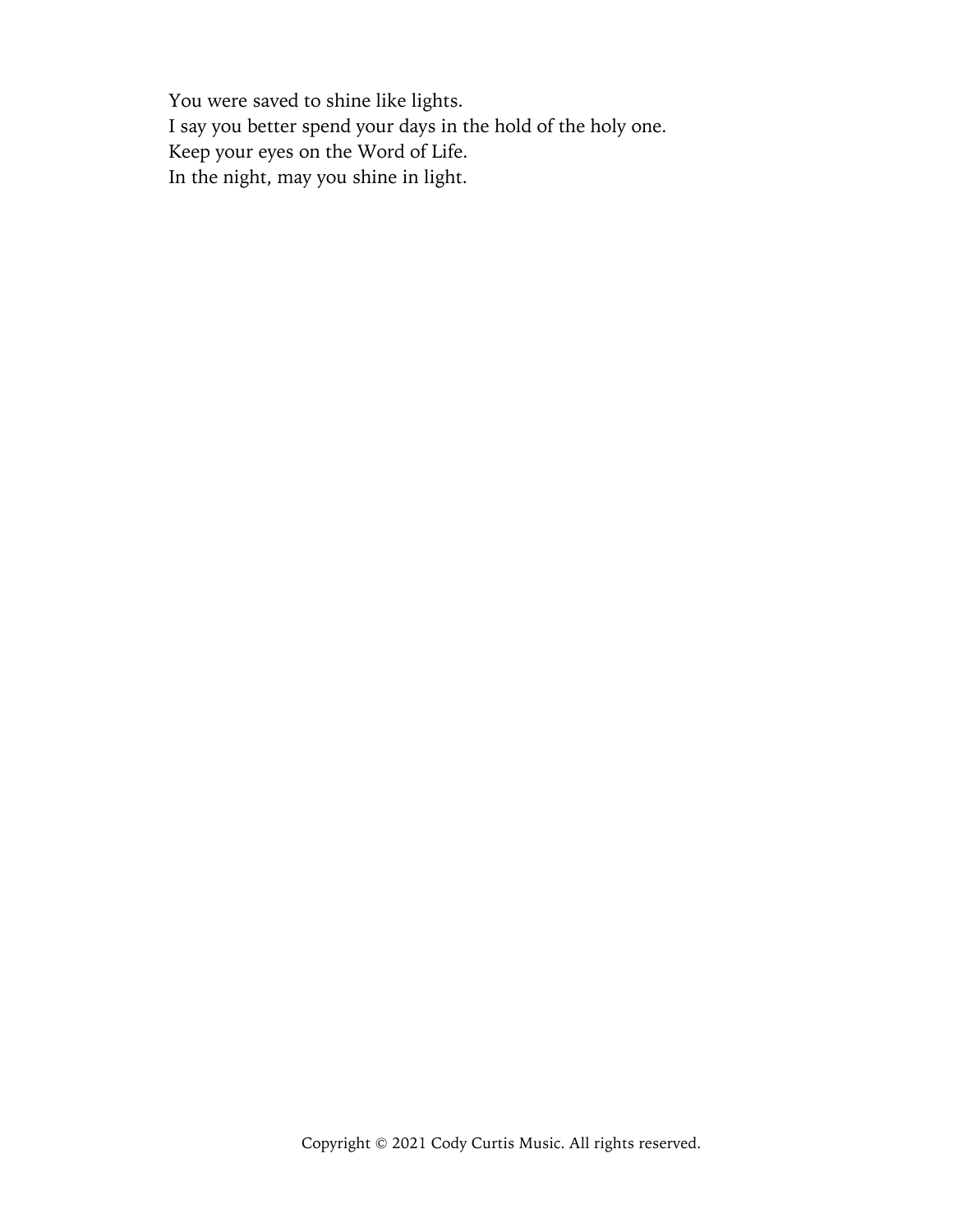#### **Honor These Men (2:19-30)**

Timothy, you know what he means to me — He has served me like a son, But do you know how much he cares for you? His love for you is true.

One day I hope to send him to you, One day when all is well. He'll give you his life, he'll give you himself.

> Honor this man: He is an example of what it means to be spent For the sake of another. He is faithful and true, Receive him like a brother when I send him to you. Give honor to this man.

There's another man who comes to mind — Epaphroditus, what a guy! When he gave to me your gift (so kind!) He caught some "–itis" and almost died.

One day I hope to send him to you, One day when he is well. He'll give you his life, he'll give you himself.

> Honor this man: He is an example of what it means to be spent For the sake of another. He is faithful and true, Receive him like a brother when I send him to you. Give honor to this man.

One day I hope to send them to you, One day, but time will tell. They'll give you their lives, they'll give you themselves.

> Honor these men: They are an example of what it means to be spent For the sake of another.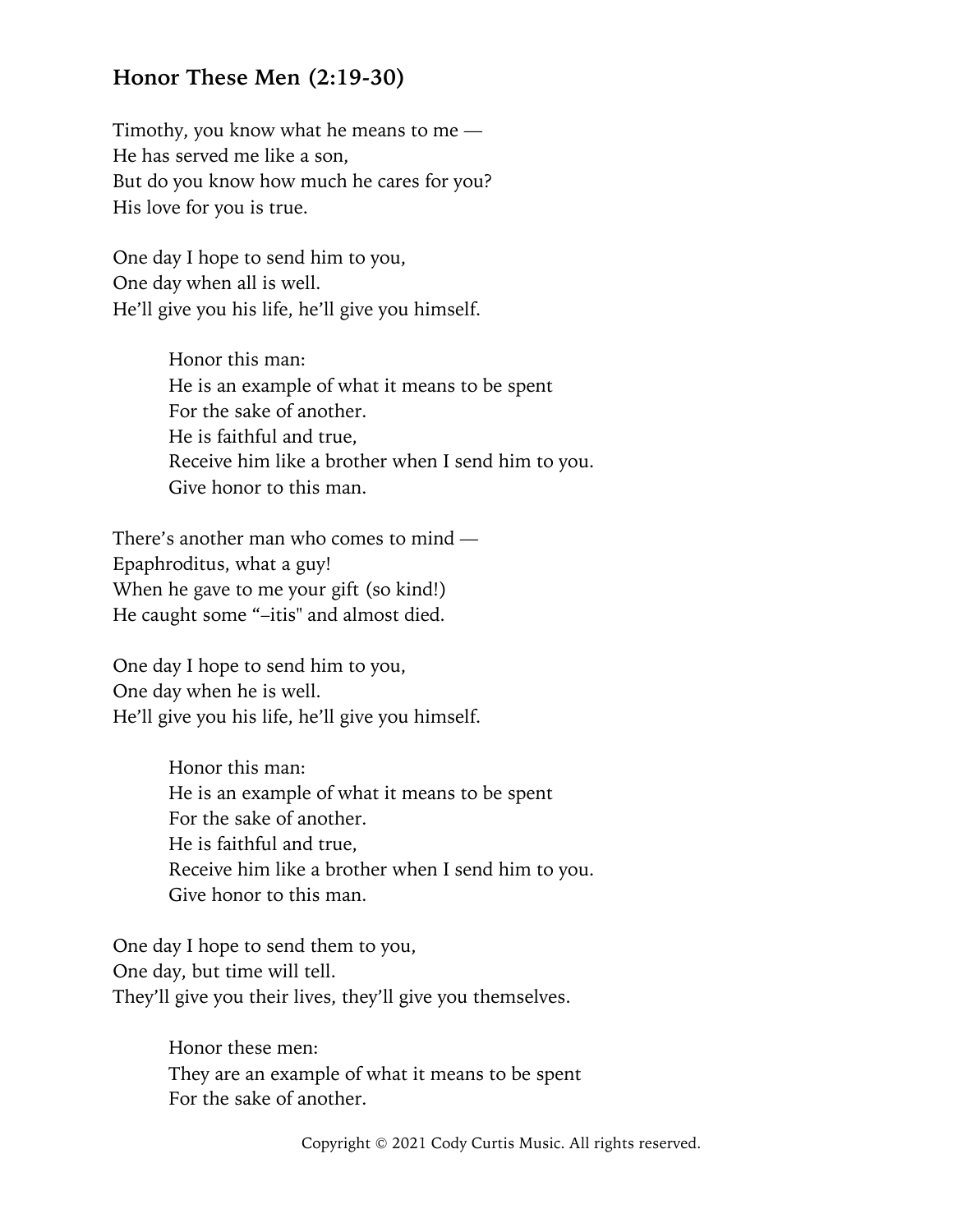They are faithful and true, Receive them like your brothers when I send them to you. Honor these men: They are an example of what it means to be spent For the sake of another. They are faithful and true, Receive them like your brothers when I send them to you. Give honor to these men. Give honor to these men.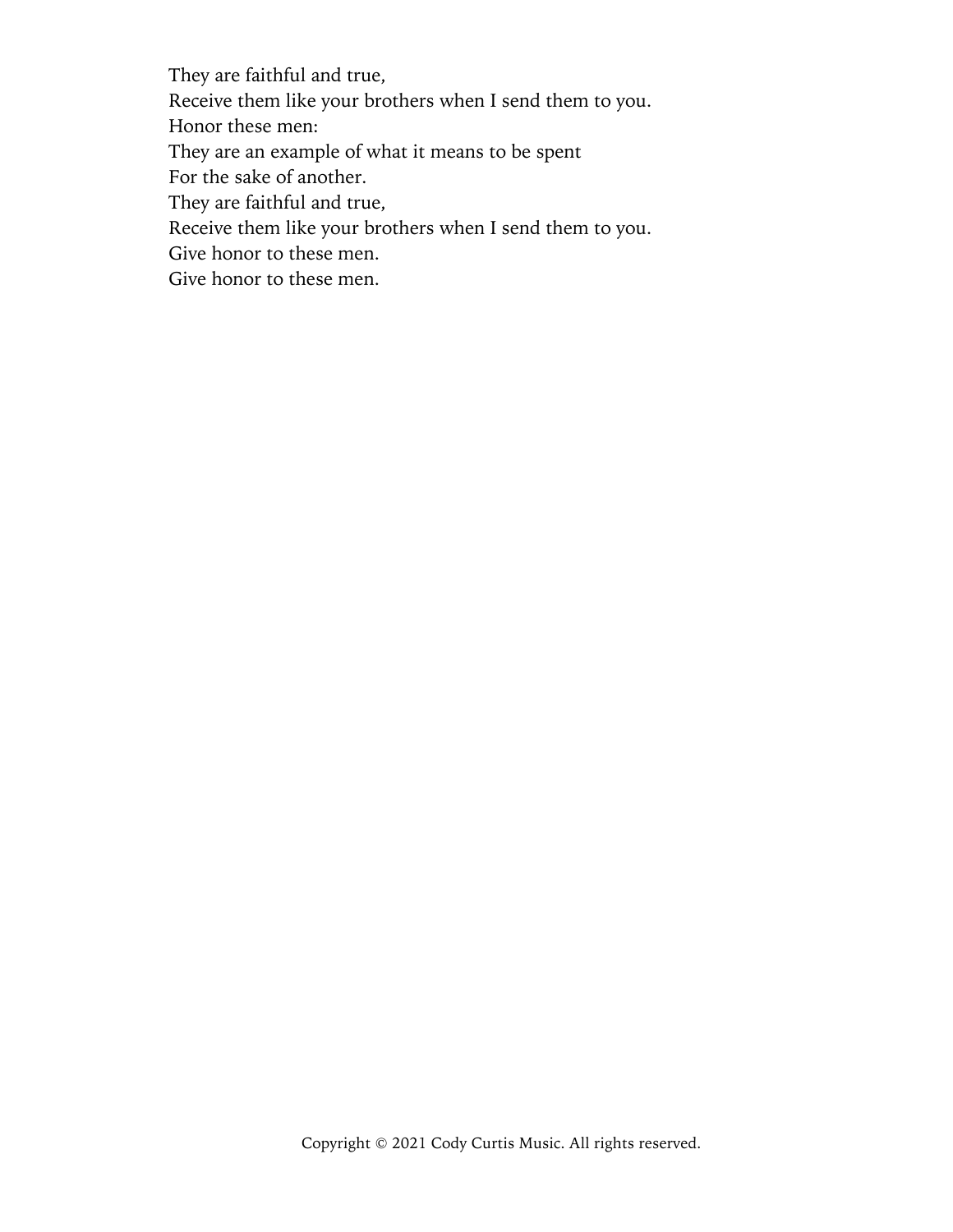# **Finally… (3:1)**

Rejoice in the Lord! Rejoice in the…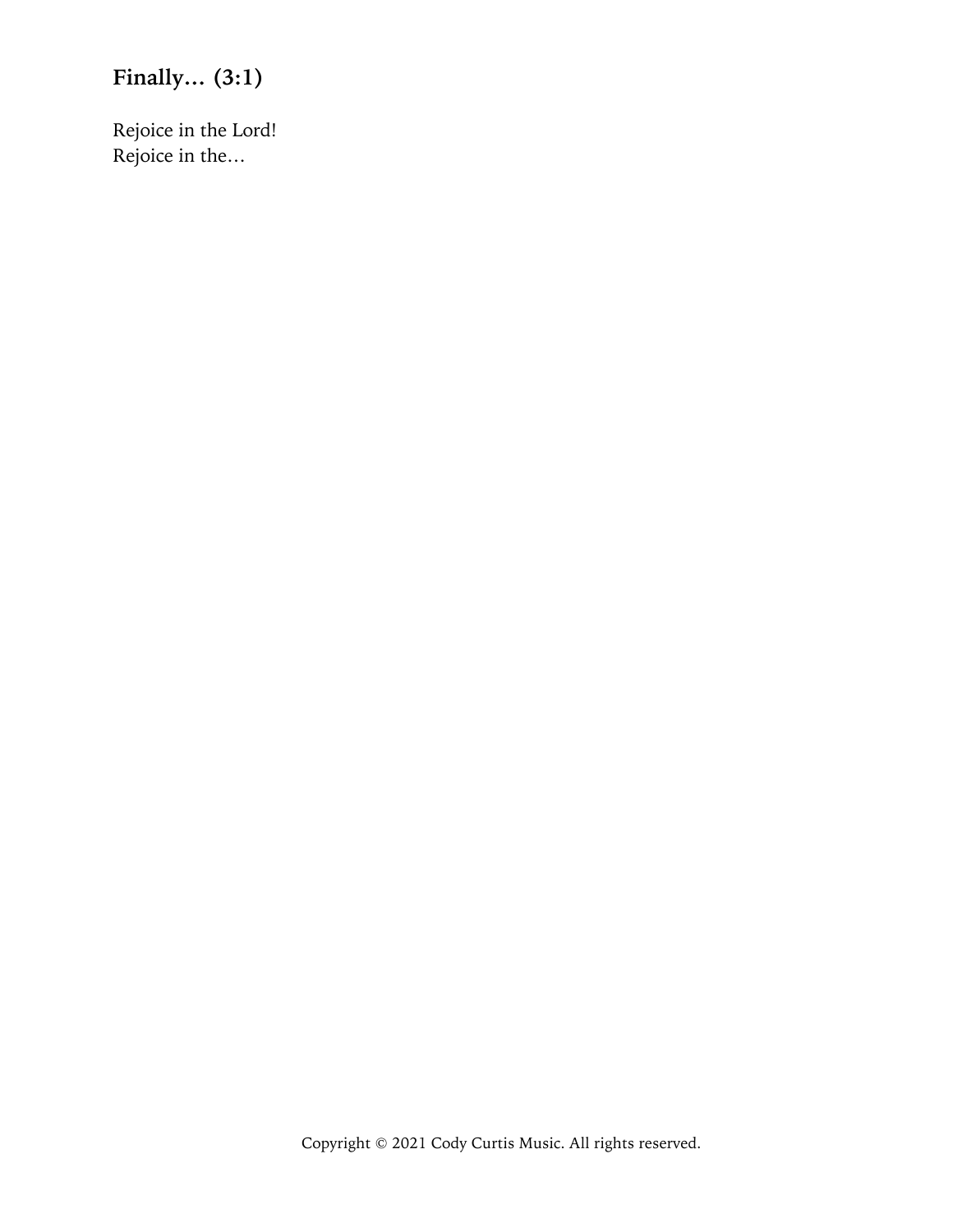## **I Am Better Than You (3:2-11)**

Hello how you doing? My name is Saul. When it comes to being Jewish? I'm the greatest of all. I'm cognizant I'm the best with confidence in the flesh, I'm conquering every test, it's obvious you are less.

The logic that I suggest — why I'm on top of the rest? My finesse and competence, accomplishments that impress. Everyday, let me say please don't be led astray. If you doubt me, your vision is blurry like pepper spray.

If you searched every single religious sect today, I guarantee you'll never find a better resumé. Because..

> I am better than you. I am number one, son, and the top of the Jews. Welcome to the Hall of Fame, and I've got say, It's really just my name.

I am better than you. I'm the headline story, have you heard the news? And if anybody ever had a reason to boast, it's me, Cause I'm the man you wanna be.

Let me continue. I'm major man — biblical — the remnant. I'm literally Abraham's physical descendant. The nation of Israel, my people got the covenant. Yahweh Himself was the leader of our government.

Those who oppose this? Obnoxious, Gomorrah. Cause we got Moses, the prophets, the Torah. Copy it correctly or I'm a fight scribes. I got the right vibe cause I'm from the right tribe.

Legitimate benefits, I'm believing this sentiment That being from Benjamin, yo it's sweeter than cinnamon. And certain guys clown me cause I wasn't born with perfect eyes, But I'm first to rise, the eighth day circumcised.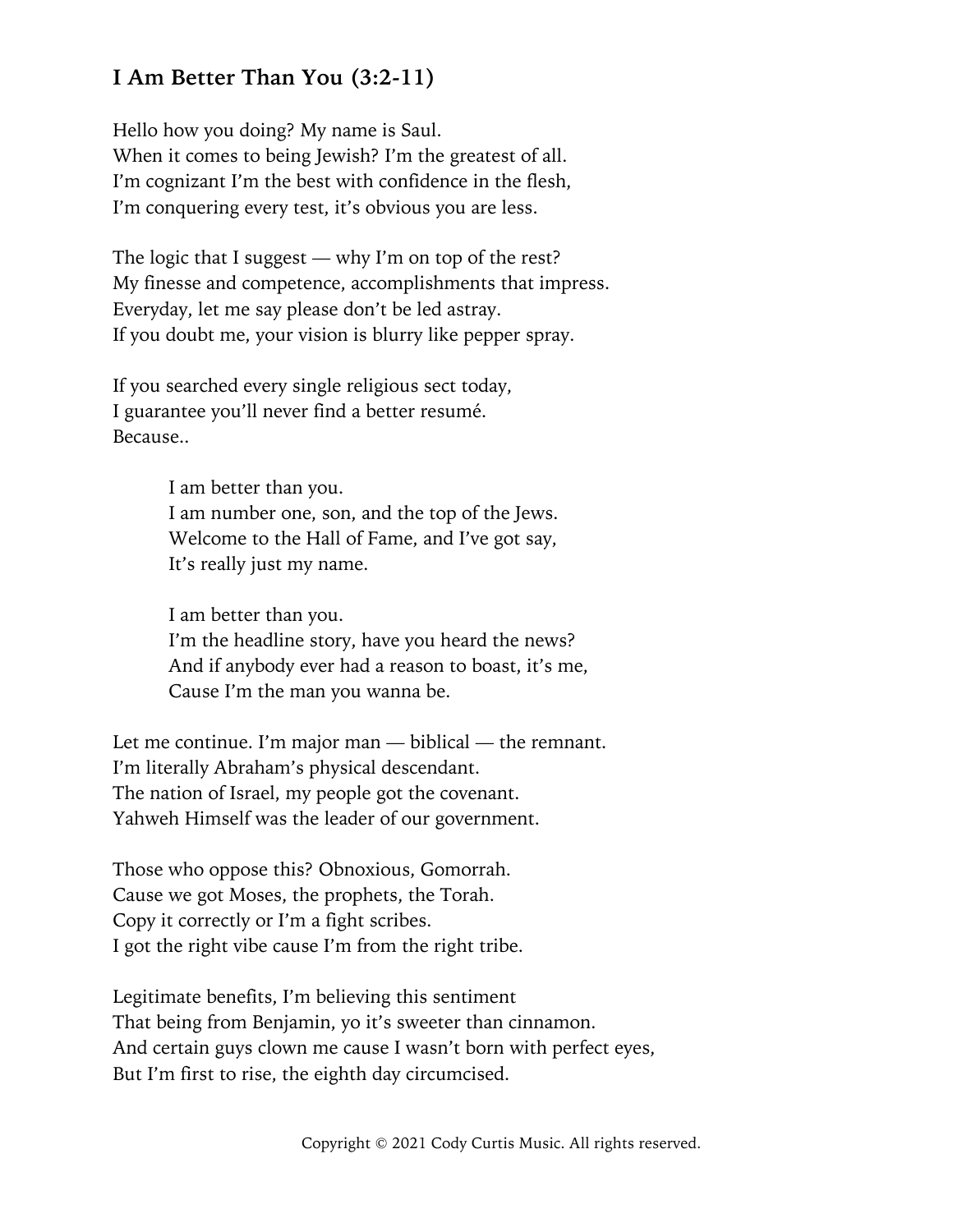Who needs perfect vision when you're the circumcision? No one on earth more driven when it comes to works religion I ball the hardest, yo call an artist To draw the largest portrait of Saul of Tarsus!

> I am better than you. I am number one, son, and the top of the Jews. Welcome to the Hall of Fame, and I've got say, It's really just my name.

I am better than you. I'm the headline story, have you heard the news? And if anybody ever had a reason to boast, it's me, Cause I'm the man you wanna be.

This topic's essential, It's not confidential. I ain't got potential, this guy got credentials. And I can't be recused, cause Yahweh, He frees Jews. And He knew that He'd choose the Hebrews of Hebrews.

A cursory glance shows I keep the law perfectly. Never did a burglary, never committed perjury . Taught by Gamaliel — theological surgery. A PHD from Pharisee University.

I remember one time a woman tried to diss these; I said, "Miss, please, I'm holier than Swiss cheese. As for that sect that claims Jesus is risen. I grabbed their men and women and dragged them off into prison.

Devout and so I obey you swallowing what I say? With Yahweh's power I will slay followers of The Way. Cause they're in a certain stupor, they have a cursed future. Soon as I heard the rumor I became a persecutor.

And that's because I'm zealous fellas, what you got to tell us? I punish the rebellious, yes I'm marvelous. My faithful direction displays my election. You raise an objection? Man, you're only jealous cause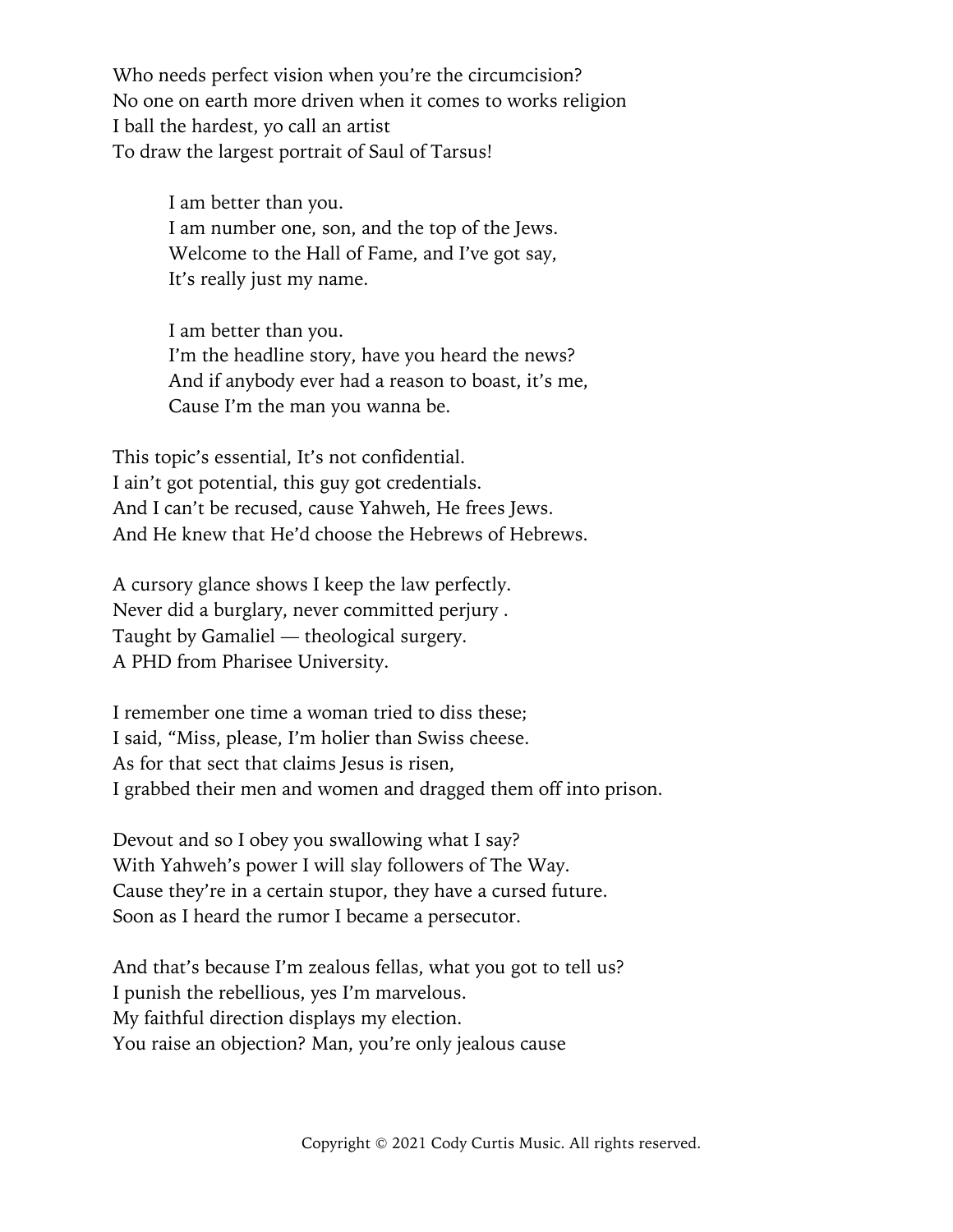I am better than you. I am number one, son, and the top of the Jews. Welcome to the Hall of Fame, and I've got say, It's really just my name.

I am better than you. I'm the headline story, have you heard the news? And if anybody ever had a reason to boast, it's me, Cause I'm the man you wanna be.

In religion I just knew I was more dope than other guys, But little did I know that I was close to my demise, Trying to climb the "works" rope up to the skies To grab hold of the prize until Damascus — Jesus opened up my eyes.

My boasting wasn't wise, untold the damages So many advantages, yet my soul was in bandages. Cause spiritually my assets were liabilities Cause I couldn't really see my pride was killing me.

But now I understand my hope is found in the cross, And whatever gain I had now I count it as loss.

By the law's measure, I thought I was the bar setter, But we're all debtors, knowing Christ is far better. He came from insane heights with His name in lights, From fame and acclaim to laying down His main rights,

To be slain and sliced for my profane vice, So now I'll lose everything if it means I gain Christ. Imagine being sluggish trying to carry heavy luggage That will only get you punished — That's why I call it rubbish.

I'd rather have a righteousness that ain't my own, It's the kind you obtain and own through faith alone. No one compares to my lovely King Yo, who cares about other things? I wanna share in His sufferings

And His resurrection power overthrowing sin. 'Til my final hour I will never boast again!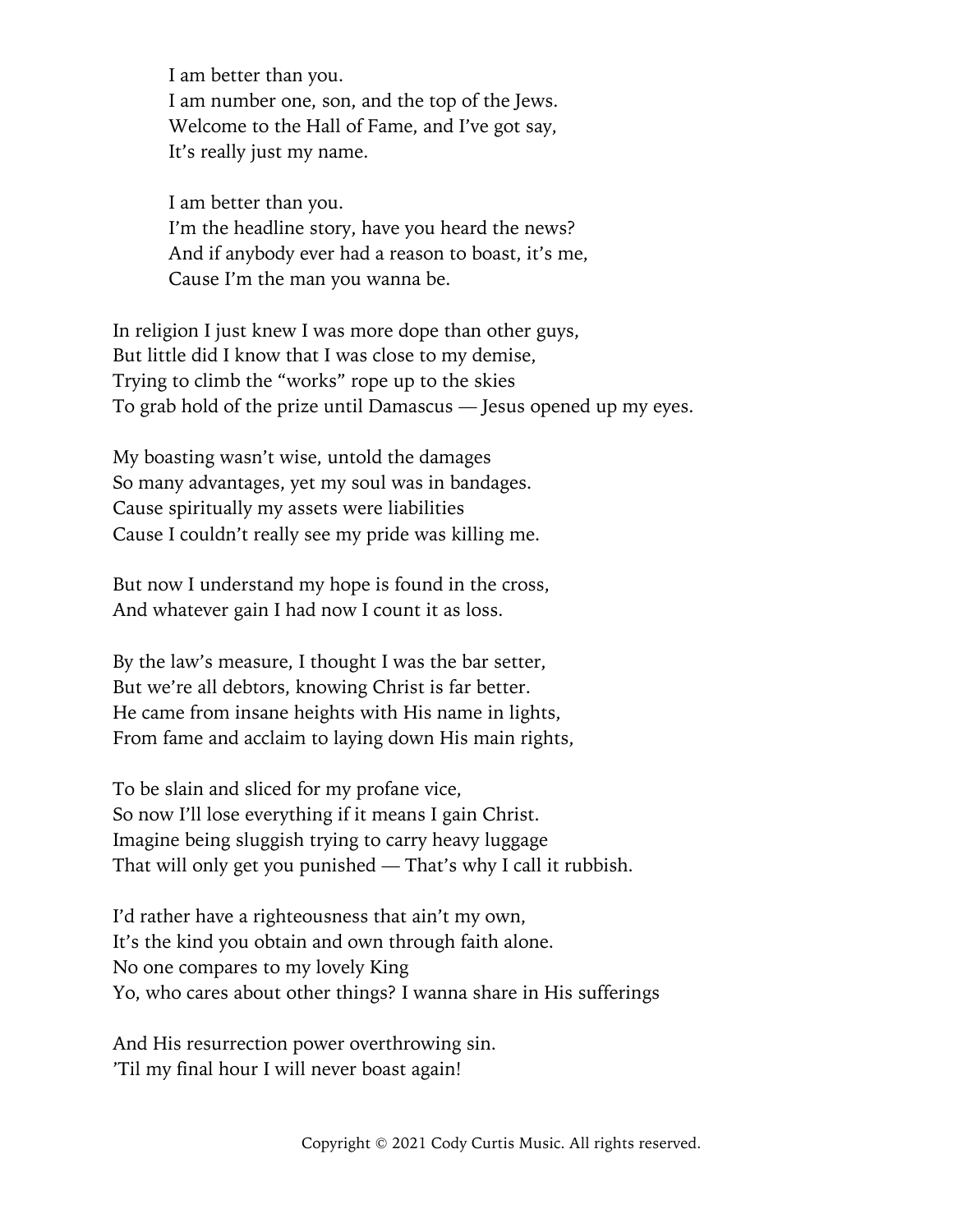No more, my God, I boast no more Of all the works that I have done; I quit the hopes I held before, To trust the merits of thy Son. And so I run.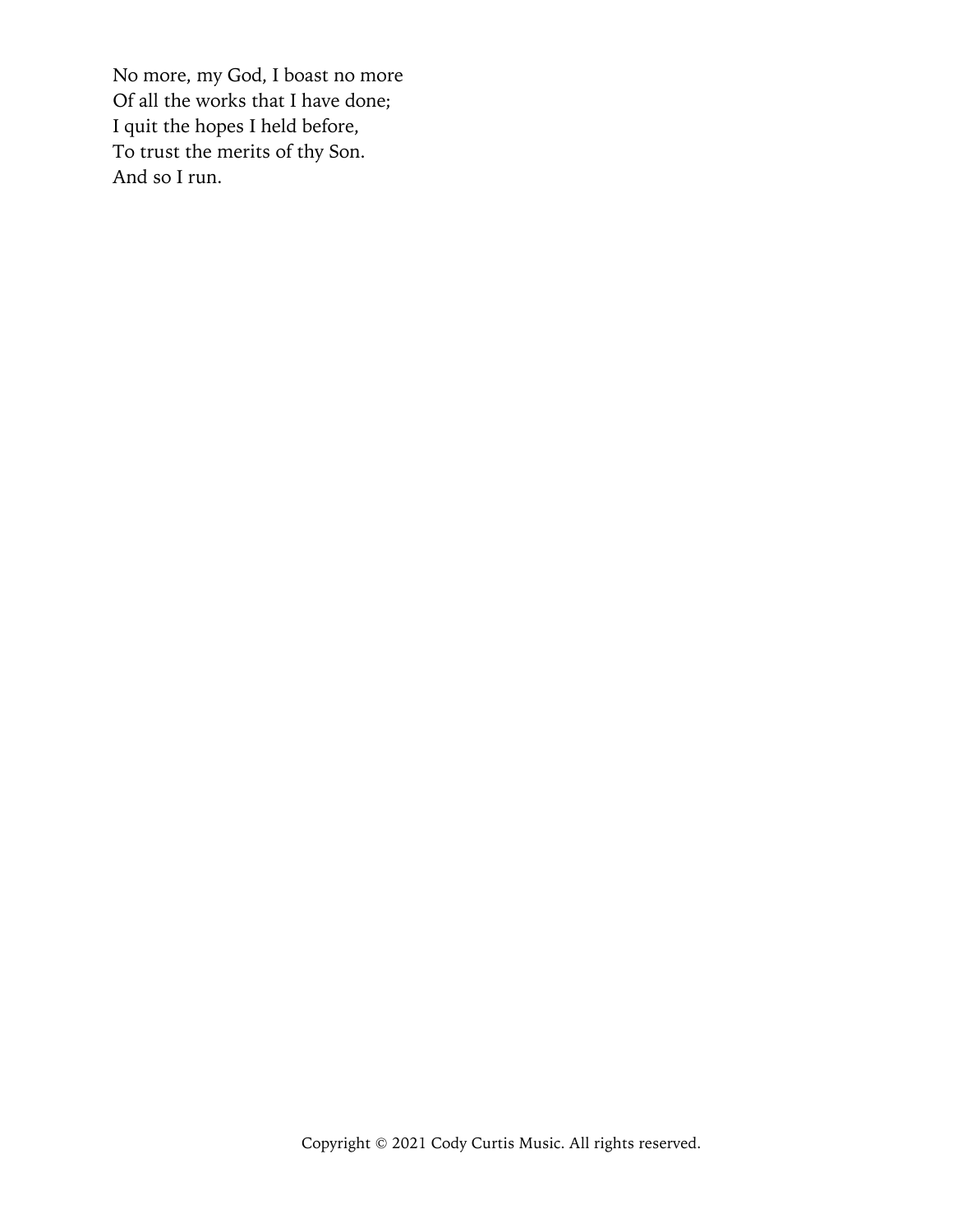#### **Run Like Earth (3:12-16)**

Like a runner on earth who's racing, Grittin' that grind and chasing, Vying for the prize that lies ahead, We strive for the hope of heaven, Chasing that resurrection, Running that line from life to death.

Though my body be bruised and tired, My legs burning like fire, I will not slow down at all. Cause Jesus Christ has claimed me, No fear of failure shames me. I'm racing for that upward call.

> So keep running, running, running, Keep running all your days. Keep running, running, running, There is glory that awaits.

If you're wondering why my aim is, Thinking that I've obtained this, Didn't you hear the song before? Forgetting what lies behind me, Not letting those glories blind me, I'm pressing forward for heav'n's reward.

> So keep running, running, running, Keep running all your days. Keep running, running, running, There is glory that awaits.

> So keep running, running, running, Keep running all your days. Keep running, running, running, There is glory that awaits.

So keep on running, running, running, Keep running till it hurts. Keep running, running, running,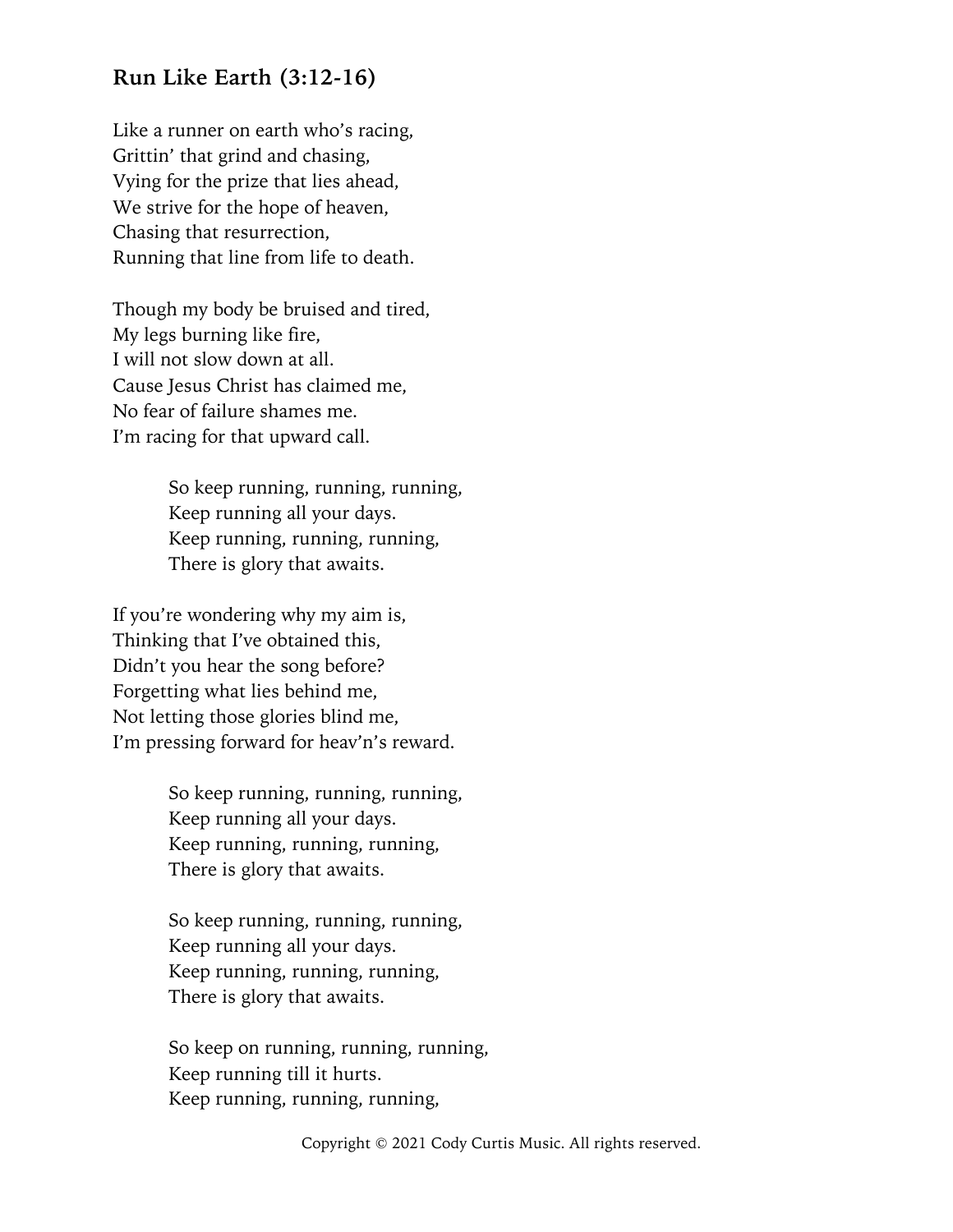Till you leave this earth.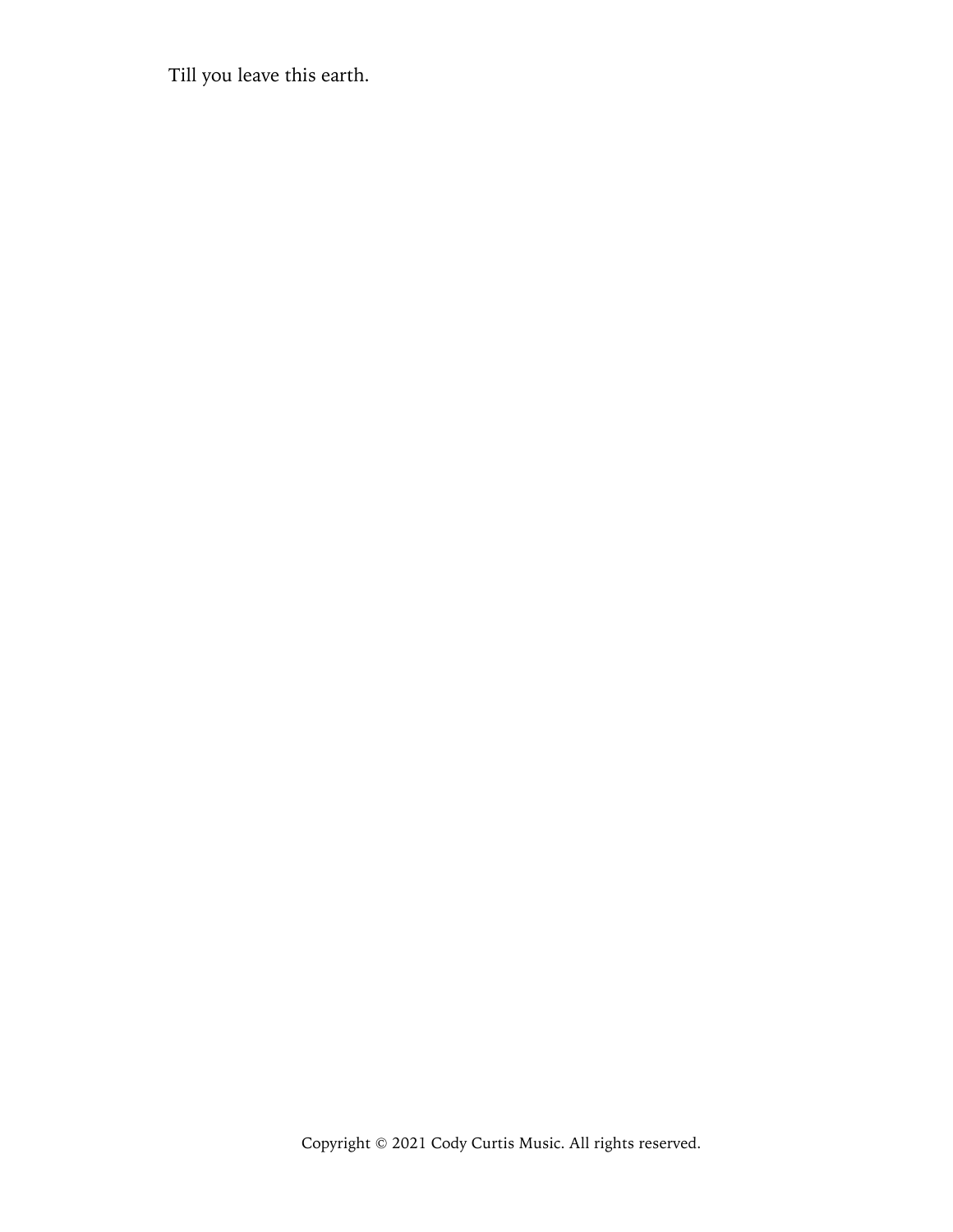#### **Cityzens, Pts. 4-5 (3:17-4:1)**

Though you live in the land of Rome, This world is not your home. The dirt may claim your bones But not your ransomed soul.

The Son has come a-ground And shown the way up is down— No shroud around Him now, The Risen King is crowned.

> We await the coming day When ash and shadow fade away. And we will rise, rise like Jesus Christ! (Christ) will make our broken forms As glorious as the risen morn. But till that Day has come, hold on! Until you leave this earth, stand firm!

Far away a country lies, Across the golden autumn skies, Can you feel the wind on your face? The river calls you ever on With tales of joy and vict'ry songs. Do you know where you belong? Home. We know where we belong. Heaven is our home! Do you know where you belong? Not in Rome! We know where we belong. Zion!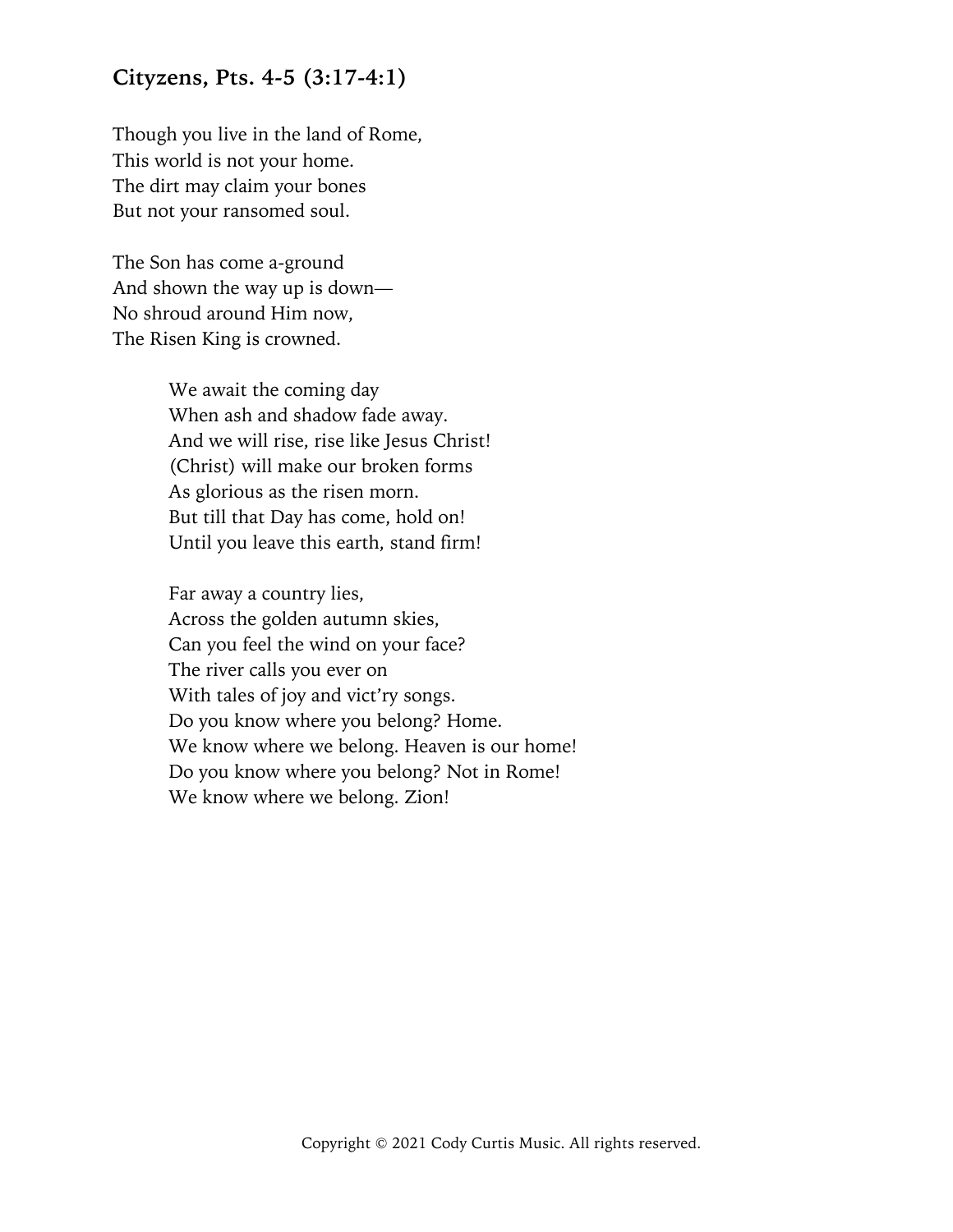# **For Euodia and Synthyche (4:2-3)**

(Instrumental)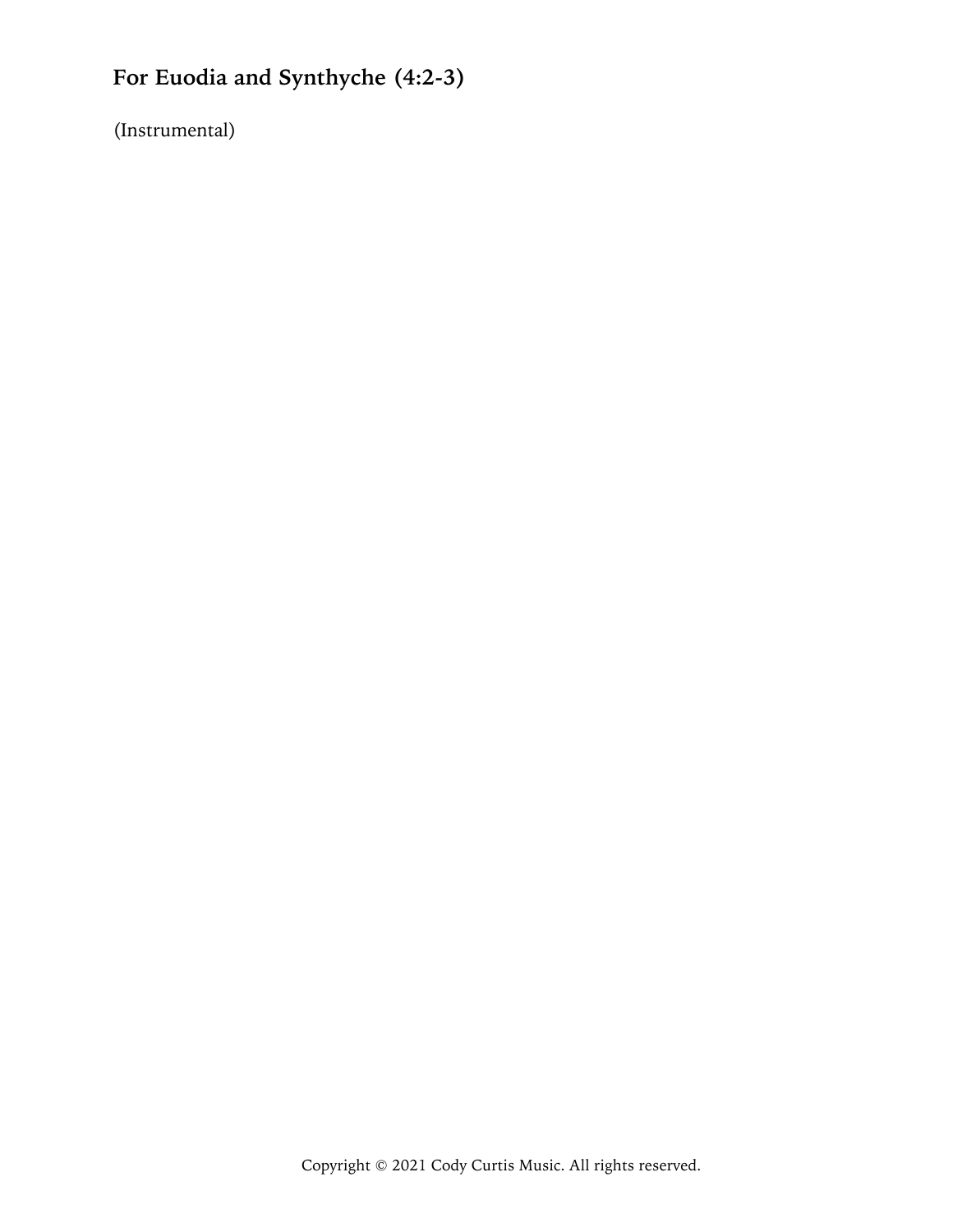#### **Rejoice in the Lord (4:4-7)**

What do you when you're anxious? Rejoice in the Lord. What do you do when you're suffering? Rejoice in the Lord. When people are against you? Rejoice in the Lord. What do you do when everything falls apart? Rejoice, rejoice.

> Joy is not based on circumstance, On what's going on in the world around you, This place is a fading and broken land. So if your life's a song but it's sounding wrong, Like a bunch of noise—again, I say rejoice.

What do you when you have no money? Rejoice in the Lord. What do you when you break a nail? Rejoice in the Lord. When someone cuts you off in traffic? Rejoice in the Lord. What do you do when it's just not your day? Rejoice, rejoice.

> Joy is not based on happiness, On the way you feel, cause it'll probably change. Be full of grace and gentleness. And if your life's a song but it's sounding wrong, Like a bunch of noise—again, I say rejoice.

One more question: What do you do when it's hard to rejoice?

Pray to the Lord with thanksgiving, And He will give you joy, He will give you peace. His peace is beyond understanding, It will guard your hearts, and it will guard your minds.

Pray to the Lord with thanksgiving, And He will give you joy, He will give you peace. His peace is beyond understanding, It will guard your hearts, and it will guard your minds in Christ.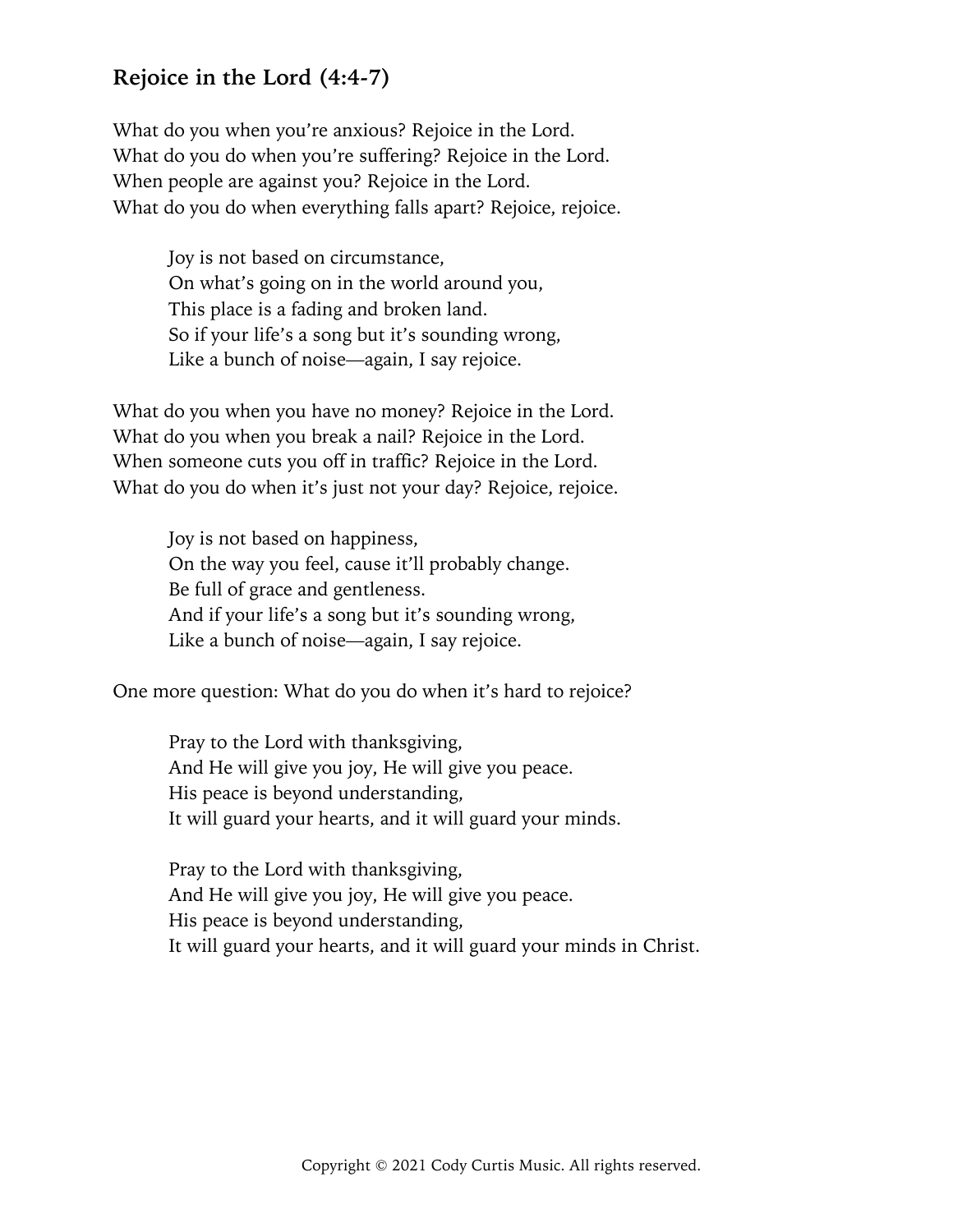Joy is a river that is always flowing To the ones who go down, drinking deeply. The waters cover these passing moments; May your sorrows be drowned, and pain be fleeting. If Christ has shown you that loss is gain, Then what can take your joy away? Yeah, what can take your joy away?

Rejoice in the Lord! (2x)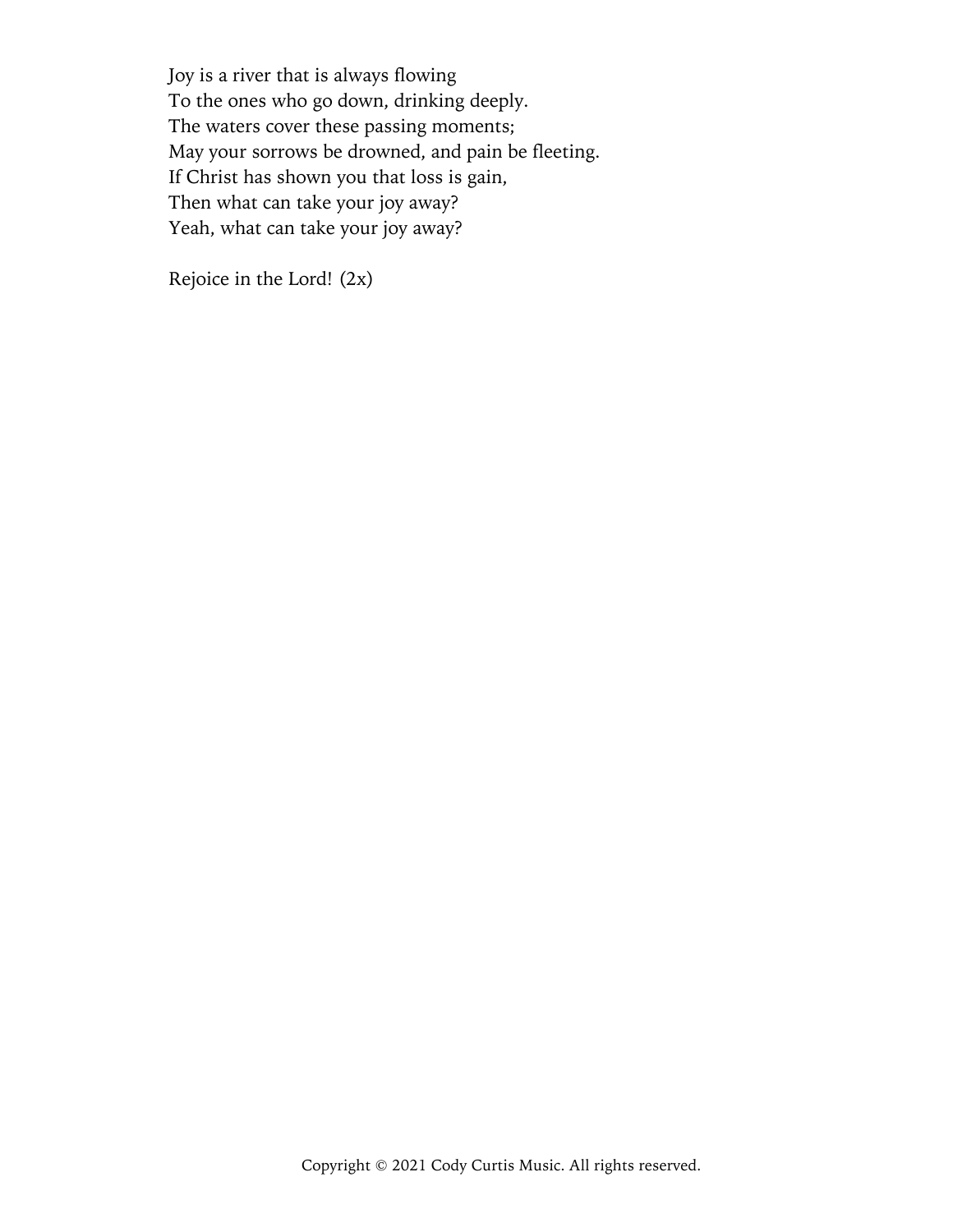#### **Think of These Things (4:8-9)**

Whatever is true, whatever is just, Whatever is good and virtuous, Whatever is lovely, whatever is right, Whatever is beautiful, pure, and bright.

> Think of these things as you live in this world, Think of these things as you die to the world.

Whatever is true, whatever is just, Whatever is good and virtuous, Whatever is lovely, whatever is right, Whatever is beautiful, pure, and bright.

> Think of these things in light of the Son, Think of these things till He comes.

If there is anything excellent, If there is anything worthy of praise, If there is anything honorable, If there is anything noble. If it makes you see the glory and fame Of the One who creates and for whom it was made — The rush of the sea, the light of the dawn, The twist of a tale, the beauty of song —

Think of these things, delight in these things, And the Lord will surround you. His truth can be known even in Rome, If Christ be before you, Beneath you, around you.

Do what you have seen in me: Pursue the life of Christ in deed And the God of peace will be with you.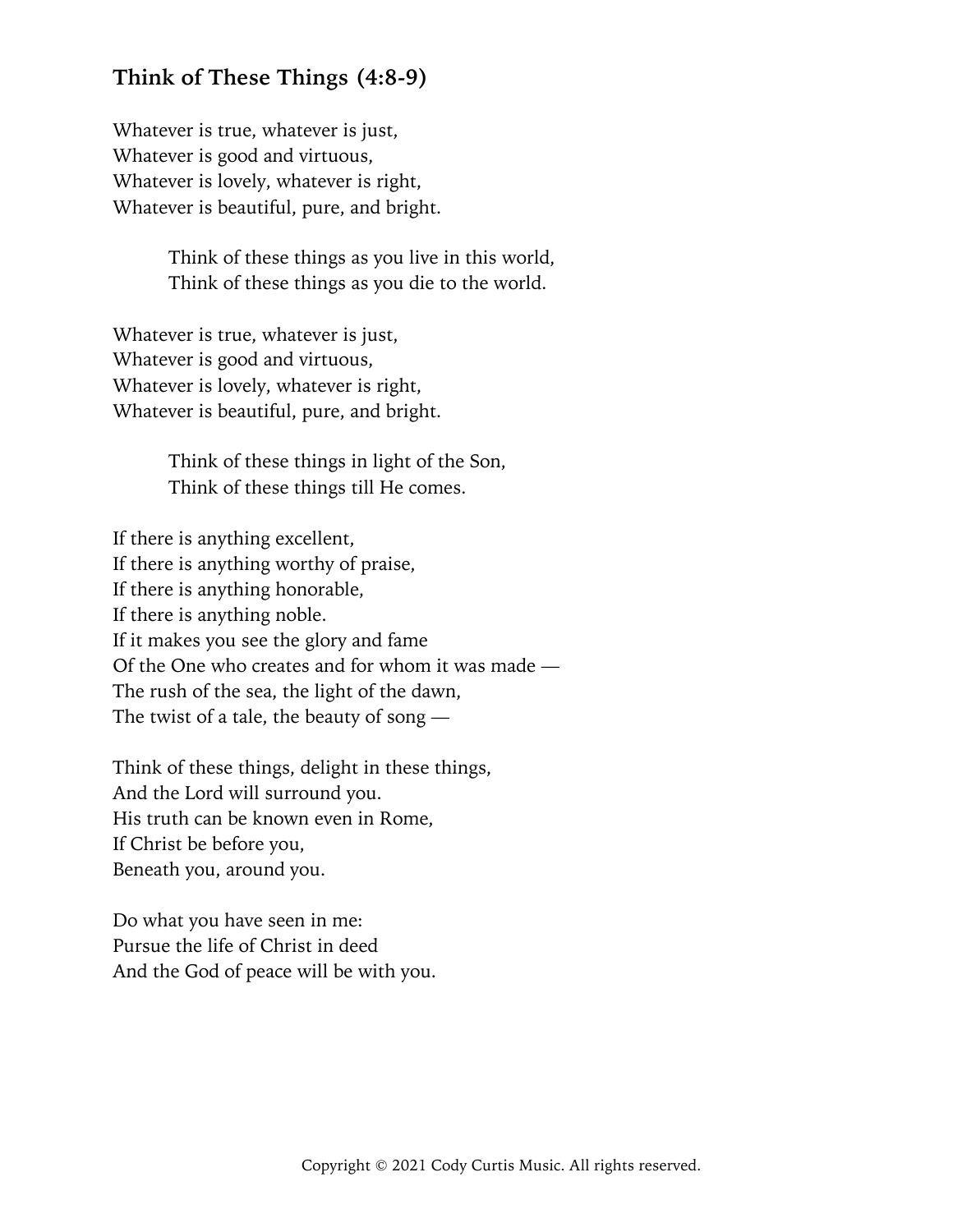#### **Will You Go Down? (4:10-23)**

Will you go down to the water's edge? Will you hear what the Spirit says? In the calm of the river deep You will drink of the Savior's peace And will learn to be content in all things.

In the course of your life on earth, There is joy in the best and worst.

> If I am sick or am blessed with health, If I am poor or am dressed in wealth, I have learned to be content in all things.

Even still, in my time of need

You supplied me generously.

By your prayers and the Spirit's help, There is a joy that my heart knows well, If I am free or am locked in jail, I have learned to be content in all things. I have learned to be content in all things. Through Christ I can do (all things).

Will you go down to the water's edge? Will you hear what the Spirit says?